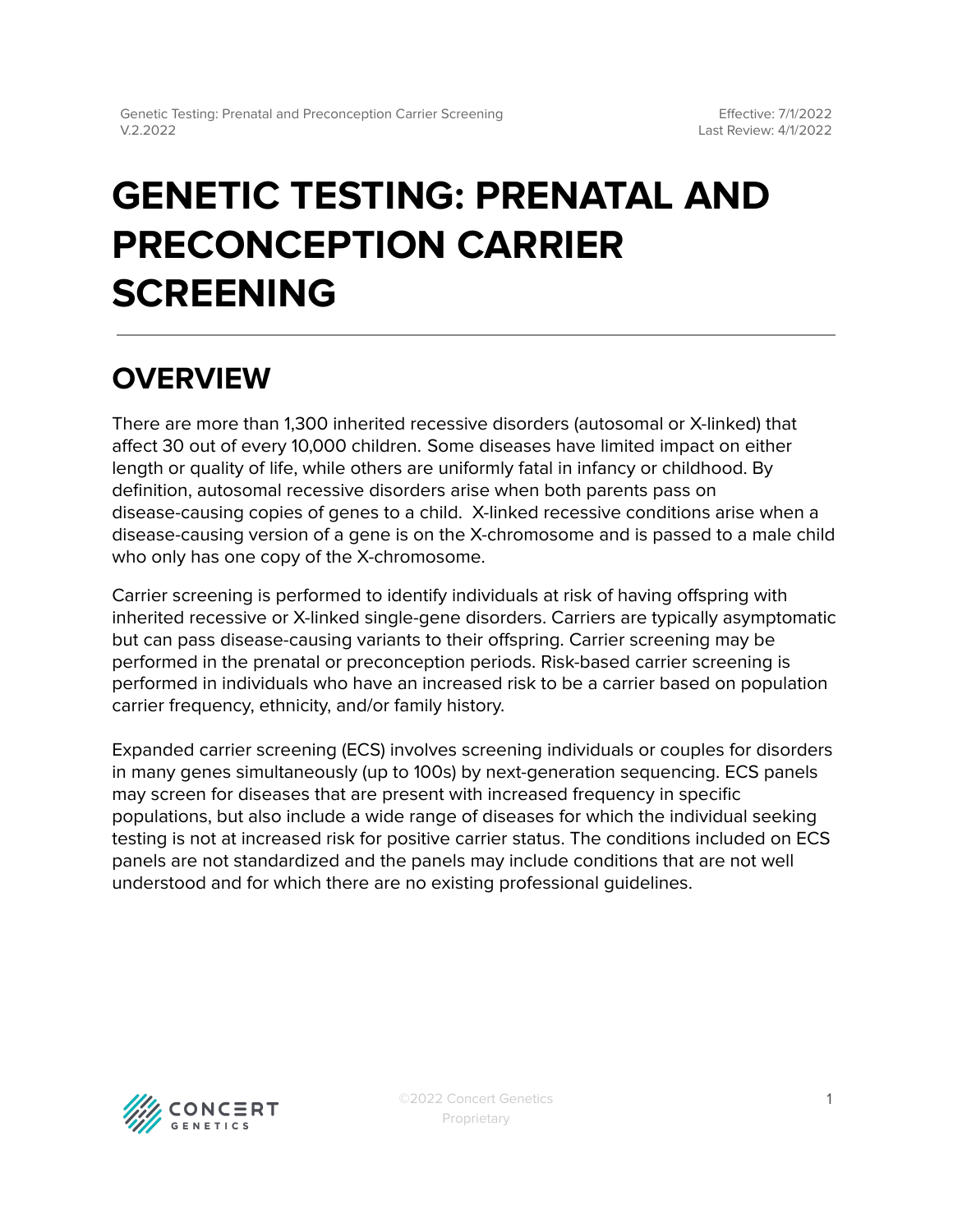Effective: 7/1/2022 Last Review: 4/1/2022

## <span id="page-1-0"></span>**POLICY REFERENCE TABLE**

Below are a list of higher volume tests and the associated laboratories for each coverage criteria section. This list is not all inclusive.

| <b>Coverage Criteria</b><br><b>Sections</b>                                                       | <b>Example Tests (Labs)</b>                                                                                                                | <b>Common</b><br><b>CPT Codes</b> | Common<br><b>ICD Codes</b>         | <b>Ref</b>           |  |  |
|---------------------------------------------------------------------------------------------------|--------------------------------------------------------------------------------------------------------------------------------------------|-----------------------------------|------------------------------------|----------------------|--|--|
| <b>Expanded Carrier</b><br><b>Screening Panels</b>                                                | Foresight (Myriad)<br>Horizon (Natera)<br>Inheritest (LabCorp)<br>GeneSeq (LabCorp)<br><b>Comprehensive Carrier Screening</b><br>(Invitae) | 81443                             | O09, Z13,<br>Z31, Z34,<br>Z36, Z84 | 3, 4, 5,<br>6, 7, 8, |  |  |
| <b>Cystic Fibrosis Carrier Screening</b>                                                          |                                                                                                                                            |                                   |                                    |                      |  |  |
| <b>CFTR Known Familial</b><br><b>Variant Analysis</b>                                             | <b>CFTR Known Familial Mutation</b><br>Analysis                                                                                            | 81221, 81220                      | O09, Z13,<br>Z31, Z34,<br>Z36, Z84 | 1, 2, 5,<br>6        |  |  |
| <b>CFTR Sequencing</b><br>and/or<br>Deletion/Duplication<br><b>Analysis, or Mutation</b><br>Panel | <b>CFTR Sequencing Tests</b><br><b>CFTR Deletion/Duplication Tests</b><br><b>CFTR Common Mutation Tests</b>                                | 81222, 81223,<br>S3835            |                                    |                      |  |  |
| <b>CFTR Intron 9 PolyT</b><br>and TG Analysis (aka<br>Intron 8 poly-T/TG)                         | CFTR Intron 9 (8) Poly-T Analysis                                                                                                          | 81224                             |                                    |                      |  |  |
| <b>Spinal Muscular Atrophy Carrier Screening</b>                                                  |                                                                                                                                            |                                   |                                    |                      |  |  |
| <b>SMN1 Targeted Variant</b><br><b>Analysis</b>                                                   | <b>SMN1 Targeted Mutation Analysis</b><br><b>Tests</b>                                                                                     | 81337, 81400,<br>81403            | O09, Z13,<br>Z31, Z34,<br>Z36, Z84 | 5, 6, 11             |  |  |
| <b>SMN1 Sequencing</b><br>and/or<br>Deletion/Duplication<br><b>Analysis</b>                       | SMN1 Deletion/Duplication (SMA<br><b>Carrier Screening) Tests</b>                                                                          | 81329, 81336,<br>81405            |                                    |                      |  |  |
| <b>Fragile X Syndrome Carrier Screening</b>                                                       |                                                                                                                                            |                                   |                                    |                      |  |  |
| <b>FMR1 Repeat Analysis</b>                                                                       | <b>FMR1</b> Repeat Analysis Tests<br><b>FMR1 Carrier Screening Tests</b><br>FMR1 Repeat and Methylation<br><b>Analysis Tests</b>           | 81243, 81244                      | O09, Z13,<br>Z31, Z34,<br>Z36, Z84 | 5, 6,<br>15          |  |  |

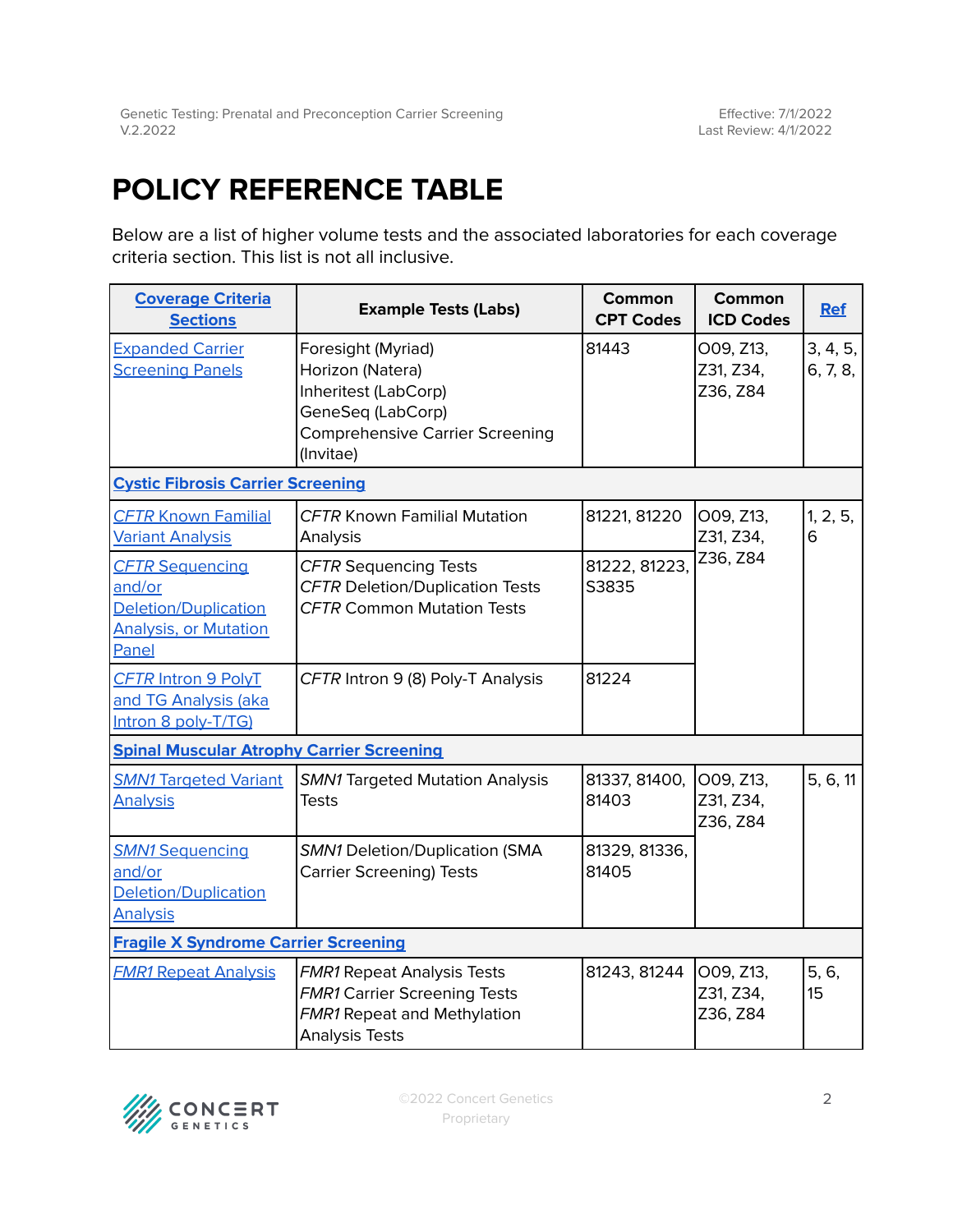| <b>Hemoglobinopathy Carrier Screening</b>                                          |                                                                                                                                                                                                     |                                                                                                                                                                                 |                                    |               |  |  |  |
|------------------------------------------------------------------------------------|-----------------------------------------------------------------------------------------------------------------------------------------------------------------------------------------------------|---------------------------------------------------------------------------------------------------------------------------------------------------------------------------------|------------------------------------|---------------|--|--|--|
| HBA1, HBA2, or HBB<br><b>Targeted Variant</b><br><b>Analysis</b>                   | <b>HBA1</b> Targeted Mutation Analysis<br><b>Tests</b><br>HBA2 Targeted Mutation Analysis<br><b>Tests</b><br><b>HBB Targeted Mutation Analysis</b><br><b>Tests</b>                                  | 81258, 81362,<br>81257, 81361                                                                                                                                                   | Z31                                | 5, 6          |  |  |  |
| HBA1, HBA2, or HBB<br>Sequencing and/or<br>Deletion/Duplication<br><b>Analysis</b> | <b>HBA1</b> Sequencing Tests<br><b>HBA2 Sequencing Tests</b><br><b>HBB Sequencing Tests</b><br>HBA1 Deletion/Duplication Tests<br>HBA1 Deletion/Duplication Tests<br>HBB Deletion/Duplication Tests | 81259, 81269,<br>81363, 81364                                                                                                                                                   |                                    |               |  |  |  |
| <b>Ashkenazi Jewish Carrier Panel Testing</b>                                      |                                                                                                                                                                                                     |                                                                                                                                                                                 |                                    |               |  |  |  |
| Ashkenazi Jewish<br><b>Carrier Panel Testing</b>                                   | Foresight: AJ Panel (Counsyl)<br>Inheritest: AJ Panel (LabCorp)<br>Horizon 106 Comprehensive Jewish<br>Panel (Natera)                                                                               | 81412, 81443                                                                                                                                                                    | O09, Z13,<br>Z31, Z34,<br>Z36, Z84 | 5, 6,<br>10   |  |  |  |
| <b>Duchenne and Becker Muscular Dystrophy Carrier Screening</b>                    |                                                                                                                                                                                                     |                                                                                                                                                                                 |                                    |               |  |  |  |
| <b>DMD Targeted Variant</b><br><b>Analysis</b>                                     | <b>DMD Targeted Mutation Analysis</b><br><b>Tests</b>                                                                                                                                               | 81403                                                                                                                                                                           | Z31                                | 12, 13,<br>14 |  |  |  |
| <b>DMD Sequencing</b><br>and/or<br>Deletion/Duplication<br><b>Analysis</b>         | <b>DMD Deletion/Duplication Tests</b><br><b>DMD Sequencing Tests</b>                                                                                                                                | 81161, 81408,<br>0218U                                                                                                                                                          |                                    |               |  |  |  |
| <b>General Criteria for Targeted Carrier Screening</b>                             |                                                                                                                                                                                                     |                                                                                                                                                                                 |                                    |               |  |  |  |
| <b>General Criteria for</b><br><b>Targeted Carrier</b><br>Screening                | Varies                                                                                                                                                                                              | 81174, 81190,<br>81200, 81205,<br>81209, 81242,<br>81247, 81248,<br>81250, 81251,<br>81253, 81254,<br>81289, 81401,<br>81402, 81403,<br>81404, 81405,<br>81406, 81407,<br>81408 | Z14, Z15, Z31                      | 3, 5, 6       |  |  |  |

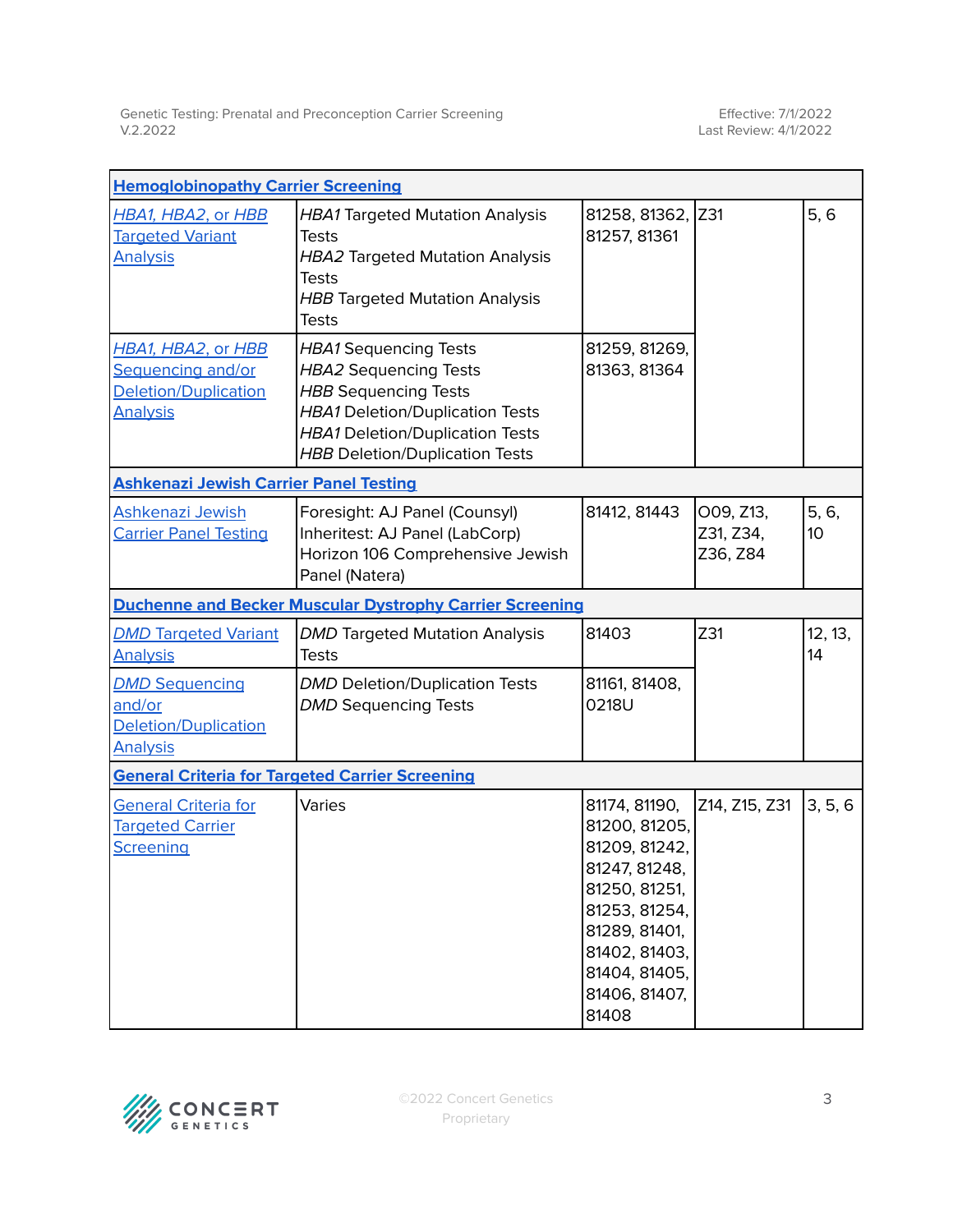## **OTHER RELATED POLICIES**

This policy document provides coverage criteria for Prenatal and Preconception Carrier Screening. Please refer to:

- **Genetic Testing: Prenatal Diagnosis (via amniocentesis, CVS, or PUBS) and Pregnancy Loss** for coverage related to prenatal and pregnancy loss diagnostic genetic testing intended to diagnose genetic conditions following amniocentesis, chorionic villus sampling, or pregnancy loss.
- **Genetic Testing: Noninvasive Prenatal Screening (NIPS)** for coverage criteria related to prenatal cell-free DNA screening tests.
- **Genetic Testing: Preimplantation Genetic Testing** for coverage criteria related to genetic testing of embryos prior to in vitro fertilization.
- **Genetic Testing: Multisystem Inherited Disorders, Intellectual Disability and Developmental Delay** for coverage criteria related to suspected multisystem genetic conditions in the postnatal period.
- **Genetic Testing: Hearing Loss** for coverage related to diagnostic genetic testing for hereditary hearing loss.
- **Genetic Testing: Hematologic Conditions (non-cancerous)** for coverage related to diagnostic genetic testing for alpha-thalassemia and other hemoglobinopathies.
- **Genetic Testing: Metabolic, Endocrine, and Mitochondrial Disorders** for coverage related to diagnostic genetic testing for mitochondrial and other disorders.
- **Genetic Testing: General Approach to Genetic Testing** for coverage criteria related to carrier screening that is not specifically discussed in this or other non-general policies.

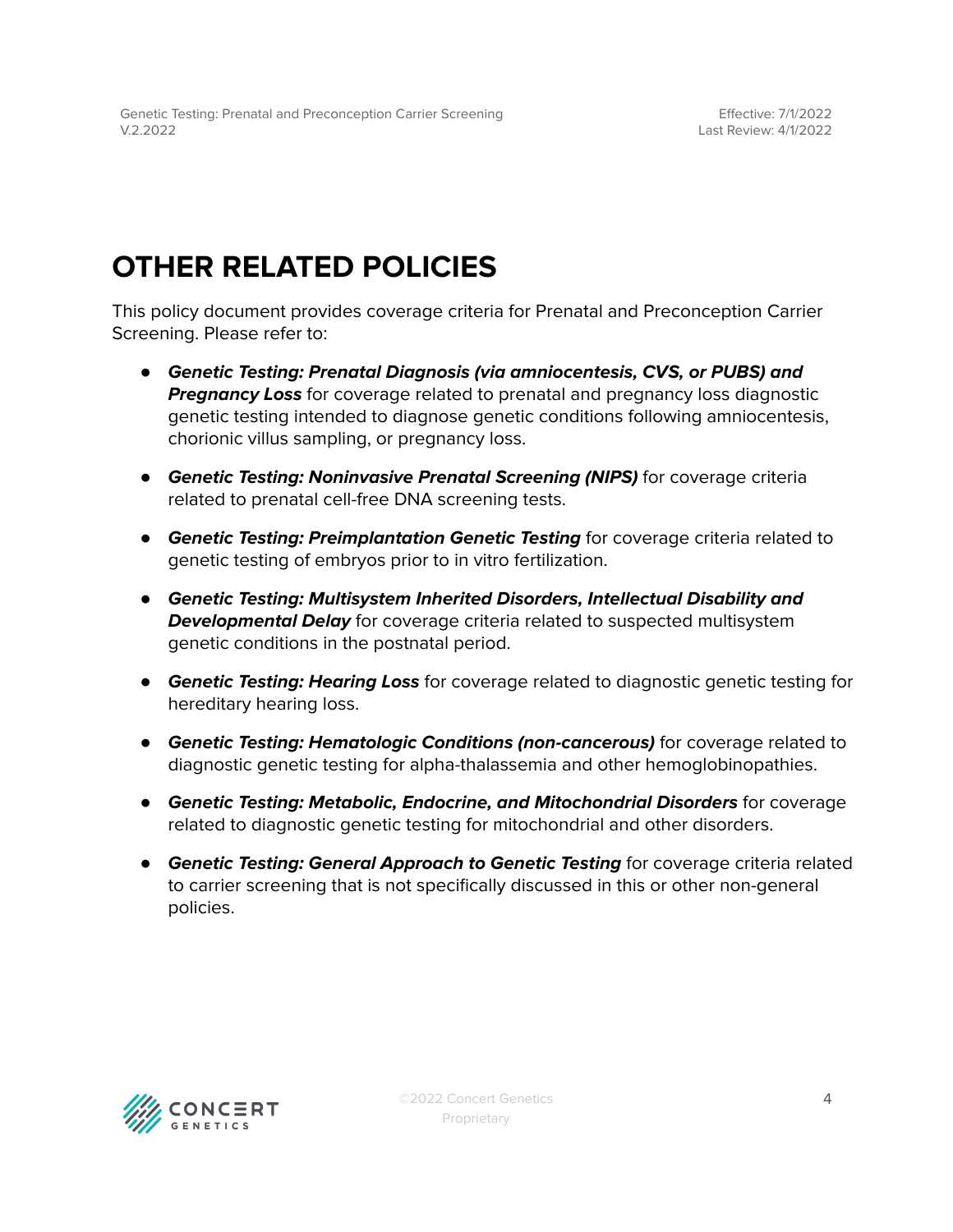## <span id="page-4-0"></span>**COVERAGE CRITERIA**

### <span id="page-4-1"></span>**EXPANDED CARRIER SCREENING PANELS**

- I. Expanded carrier screening panels (81443\*) may be considered **medically necessary** when:
	- A. The member is considering pregnancy or is currently pregnant, **AND**
	- B. The panel includes CFTR and SMN1.
- II. Expanded carrier screening panels (81443) are considered **investigational** for all other indications.

\*Fragile X (81243) and spinal muscular atrophy (SMA) (81329) carrier screening may be billed along with 81443 if performed separately from the remainder of the panel (81443).

[back](#page-1-0) to top

### <span id="page-4-2"></span>**CYSTIC FIBROSIS CARRIER SCREENING**

### <span id="page-4-3"></span>**CFTR Known Familial Variant Analysis**

- I. Cystic fibrosis carrier screening via CFTR targeted mutation analysis for a known familial mutation (81221) may be considered **medically necessary** when:
	- A. The member and/or the member's reproductive partner is considering pregnancy or is currently pregnant, **AND**
	- B. The member has a close [relative](#page-11-0) with a known pathogenic or likely pathogenic variant in CFTR.
- II. Cystic fibrosis carrier screening via CFTR targeted mutation analysis for a known familial mutation (81221) is considered **investigational** for all other indications.

### <span id="page-4-4"></span>**CFTR Sequencing, Deletion/Duplication Analysis, or Mutation Panel**

I. Cystic fibrosis carrier screening via CFTR sequencing (81223, S3835), deletion/duplication analysis (81222), or a mutation panel (81220) using at a

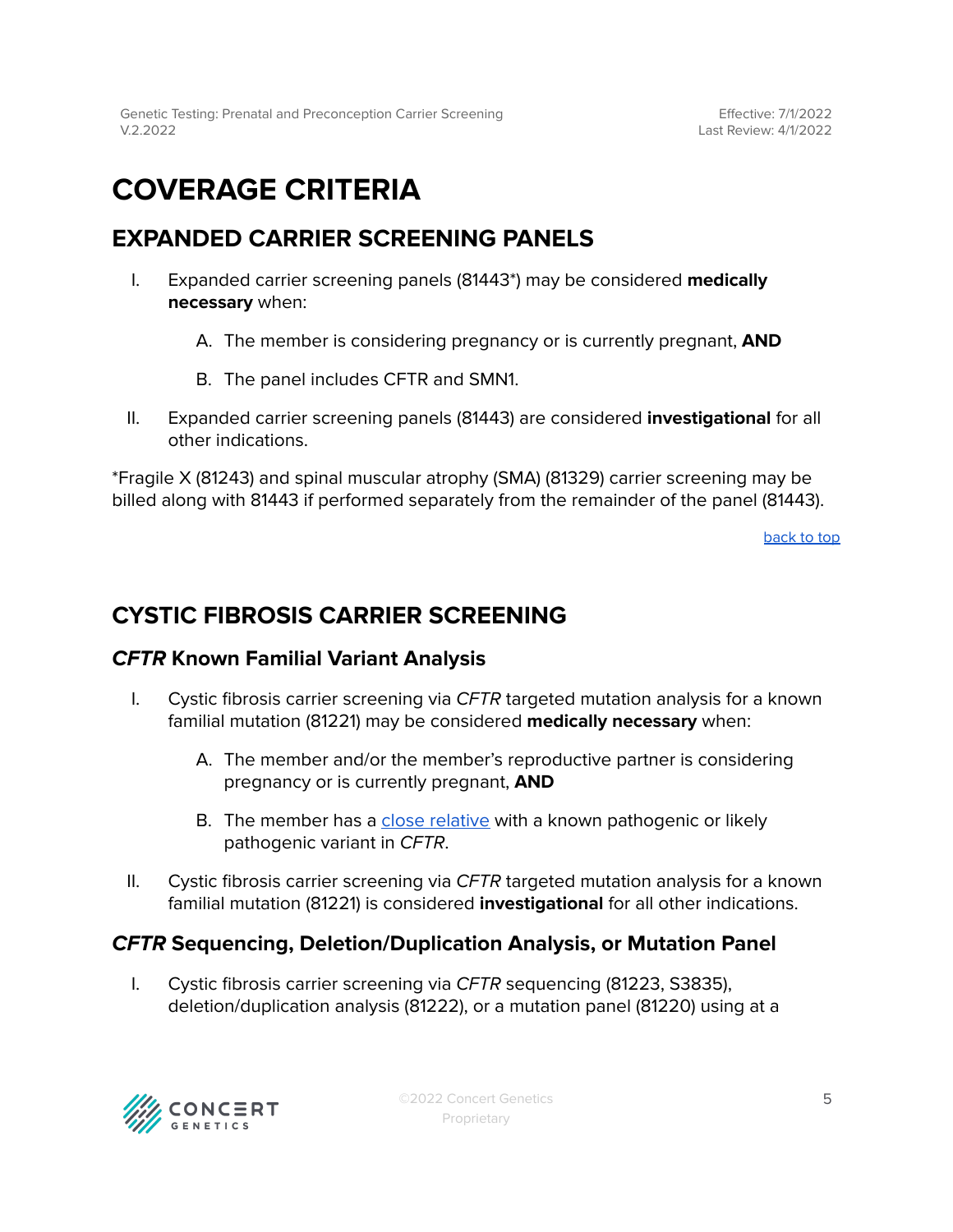minimum the ACMG-23 variant panel, may be considered **medically necessary** when:

- A. The member and/or the member's reproductive partner is considering pregnancy or is currently pregnant, **OR**
- B. The member's reproductive partner is a known carrier for cystic fibrosis.
- II. Cystic fibrosis carrier screening via CFTR sequencing (81233, S3835), deletion/duplication analysis (81222), or a mutation panel (81220) using at a minimum the ACMG-23 variant panel, is considered **investigational** for all other indications.

### <span id="page-5-0"></span>**CFTR Intron 9 PolyT and TG Analysis (previously called Intron 8 polyT/TG Analysis)**

- I. Analysis of the CFTR intron 9 polyT and TG regions (81224) for cystic fibrosis carrier screening may be considered **medically necessary** when:
	- A. The member and/or the member's reproductive partner is considering pregnancy or is currently pregnant, **AND**
	- B. The member is known to have an R117H variant in the CFTR gene.
- II. Analysis of the CFTR intron 9 polyT and TG regions (81224) for cystic fibrosis carrier screening is considered **investigational** for all other indications.

**Note**: Refer to Genetic Testing for Multisystem Inherited Disorders, Intellectual Disability and Developmental Delay for coverage criteria for genetic testing to establish a diagnosis of cystic fibrosis.

[back](#page-1-0) to top

### <span id="page-5-1"></span>**SPINAL MUSCULAR ATROPHY CARRIER SCREENING**

### <span id="page-5-2"></span>**SMN1 Targeted Variant Analysis**

I. Spinal muscular atrophy (SMA) carrier screening via SMN1 targeted variant analysis (81337, 81400, 81403) may be considered **medically necessary** when:

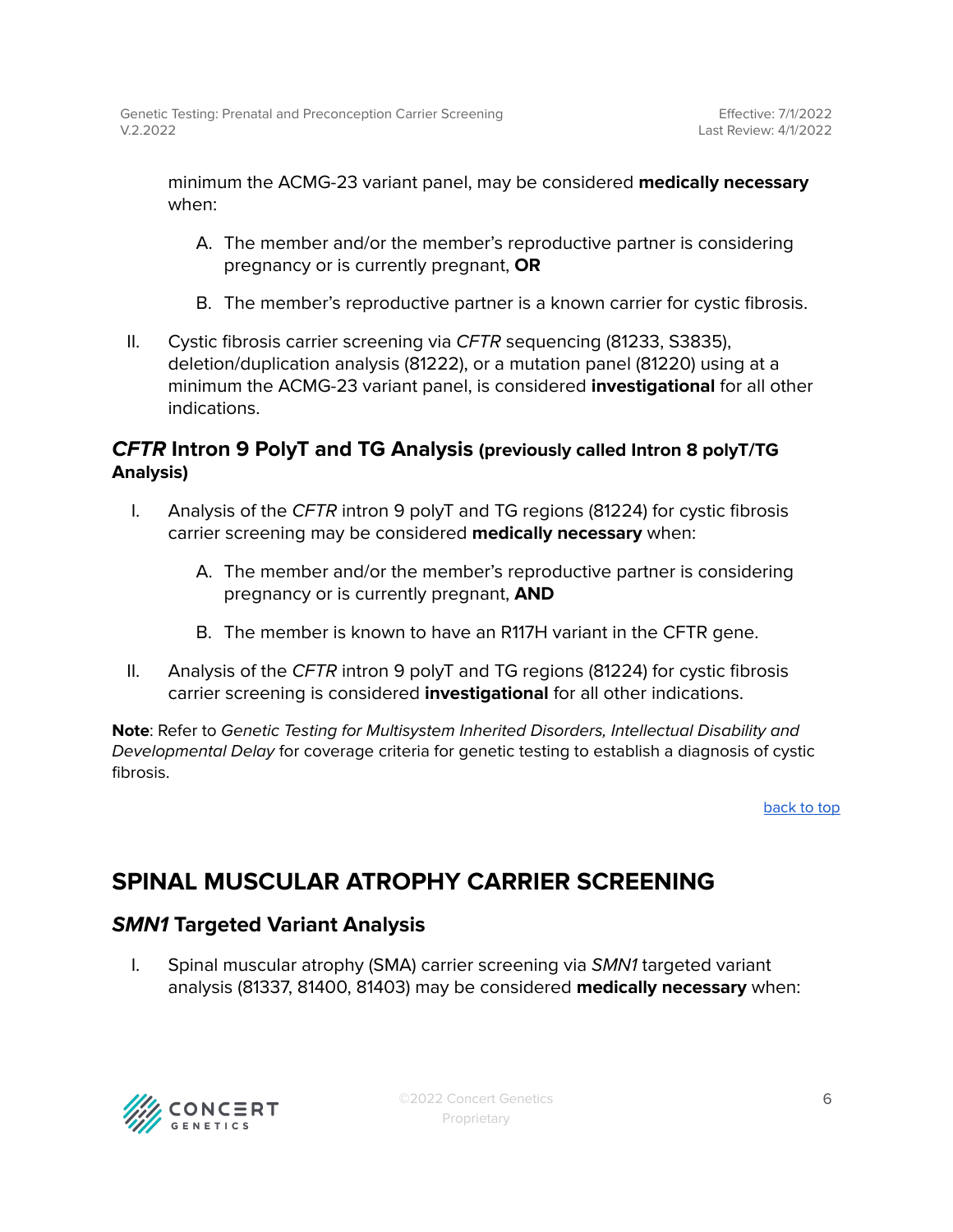- A. The member and/or the member's reproductive partner is considering pregnancy or is currently pregnant, **AND**
- B. The member has a close [relative](#page-11-0) with a known pathogenic or likely pathogenic variant in SMN1.
- II. Spinal muscular atrophy (SMA) carrier screening via SMN1 targeted variant analysis (81337, 81400, 81403) is considered **investigational** for all other indications.

### <span id="page-6-0"></span>**SMN1 Sequencing and/or Deletion/Duplication Analysis**

- I. Spinal muscular atrophy (SMA) carrier screening via SMN1 sequencing and/or deletion/duplication analysis (81329, 81336, 81405) is considered **medically necessary** when:
	- A. The member and/or member's reproductive partner is considering pregnancy or is currently pregnant, **OR**
	- B. The member's reproductive partner is a known carrier for spinal muscular atrophy.
- II. Spinal muscular atrophy (SMA) carrier screening via SMN1 sequencing and/or deletion/duplication analysis (81329, 81336, 81405) is considered **investigational** for all other indications.

**Note**: Refer to Genetic Testing for Epilepsy, Neuromuscular, and Neurodegenerative Disorders for coverage criteria for genetic testing to establish a diagnosis of spinal muscular atrophy (SMA).

[back](#page-1-0) to top

### <span id="page-6-1"></span>**FRAGILE X SYNDROME CARRIER SCREENING**

### <span id="page-6-2"></span>**FMR1 Repeat Analysis**

- I. Fragile X carrier screening via FMR1 CGG-trinucleotide repeat analysis (81243, 81244) may be considered **medically necessary** when:
	- A. The member has been diagnosed with premature ovarian insufficiency or elevated follicle-stimulating hormone level before age 40 years, **OR**

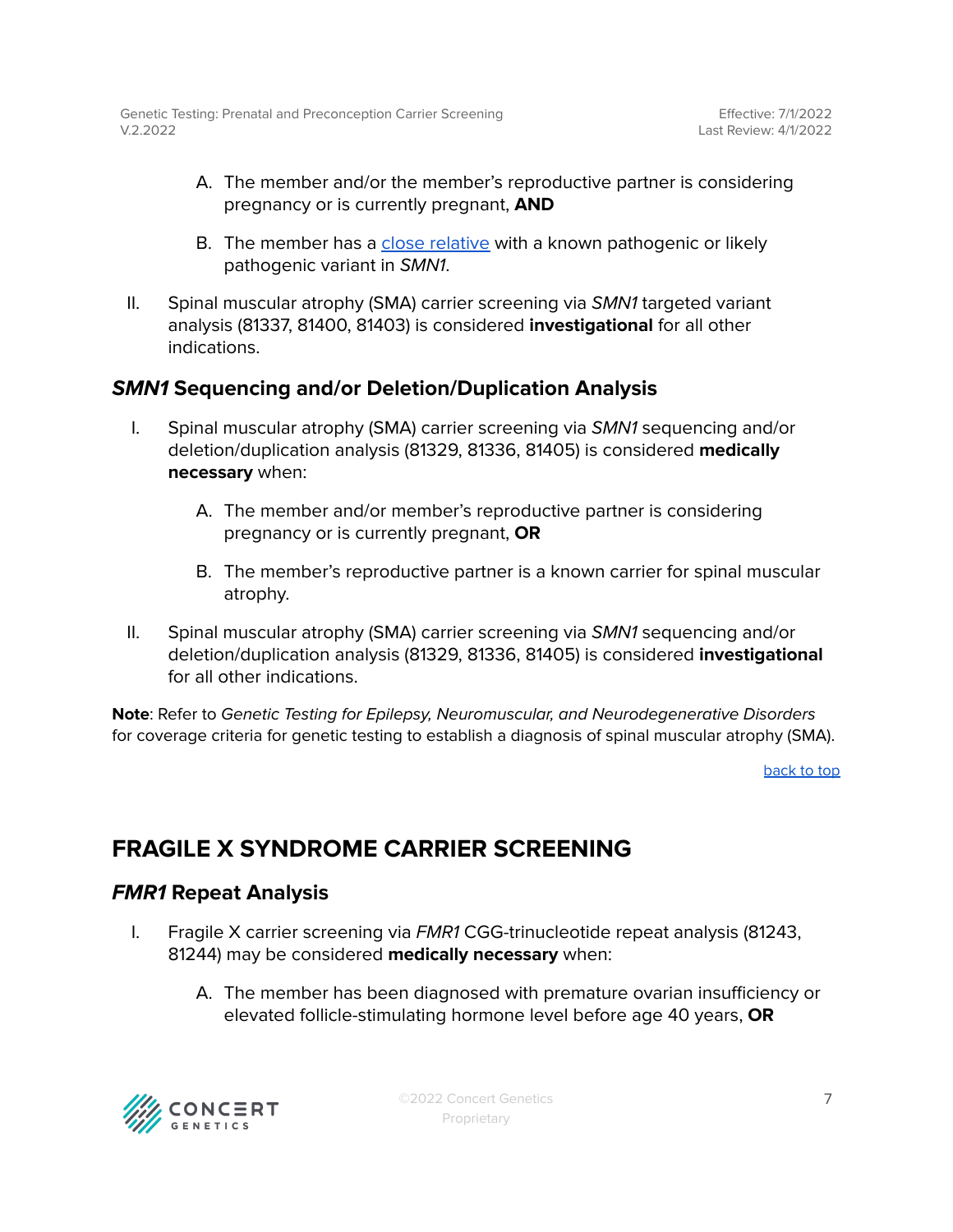- B. The member is considering a pregnancy or is currently pregnant, **AND**
	- 1. The member has one of the following:
		- a) Close [relative](#page-11-0) with Fragile X syndrome (i.e., close relative has >200 CGG repeats in the FMR1 gene), **OR**
		- b) Close [relative](#page-11-0) who is a known carrier for Fragile X syndrome (i.e., close relative has between 55-200 CGG repeats in the FMR1 gene), **OR**
		- c) Close [relative](#page-11-0) with unexplained intellectual disability, developmental delay, or autism spectrum disorder, **OR**
		- d) Close [relative](#page-11-0) diagnosed with premature ovarian insufficiency or elevated follicle-stimulating hormone level before age 40 years.
- II. Fragile X carrier screening via *FMR1* CGG-trinucleotide repeat analysis (81243, 81244) is considered **investigational** for all other indications.

**Note**: Refer to Genetic Testing for Multisystem Inherited Disorders, Intellectual Disability and Developmental Delay for coverage criteria for genetic testing to establish a diagnosis of fragile X syndrome.

[back](#page-1-0) to top

### <span id="page-7-0"></span>**HEMOGLOBINOPATHY CARRIER SCREENING**

### <span id="page-7-1"></span>**HBA1, HBA2, or HBB Targeted Variant Analysis**

- I. Hemoglobinopathy carrier screening via HBA1, HBA2 (81257, 81258, S3845, S3846), or HBB (81361, 81362) targeted variant analysis may be considered **medically necessary** when:
	- A. The member and/or the member's reproductive partner is considering pregnancy or is currently pregnant, **AND**
	- B. The member meets one of the following:

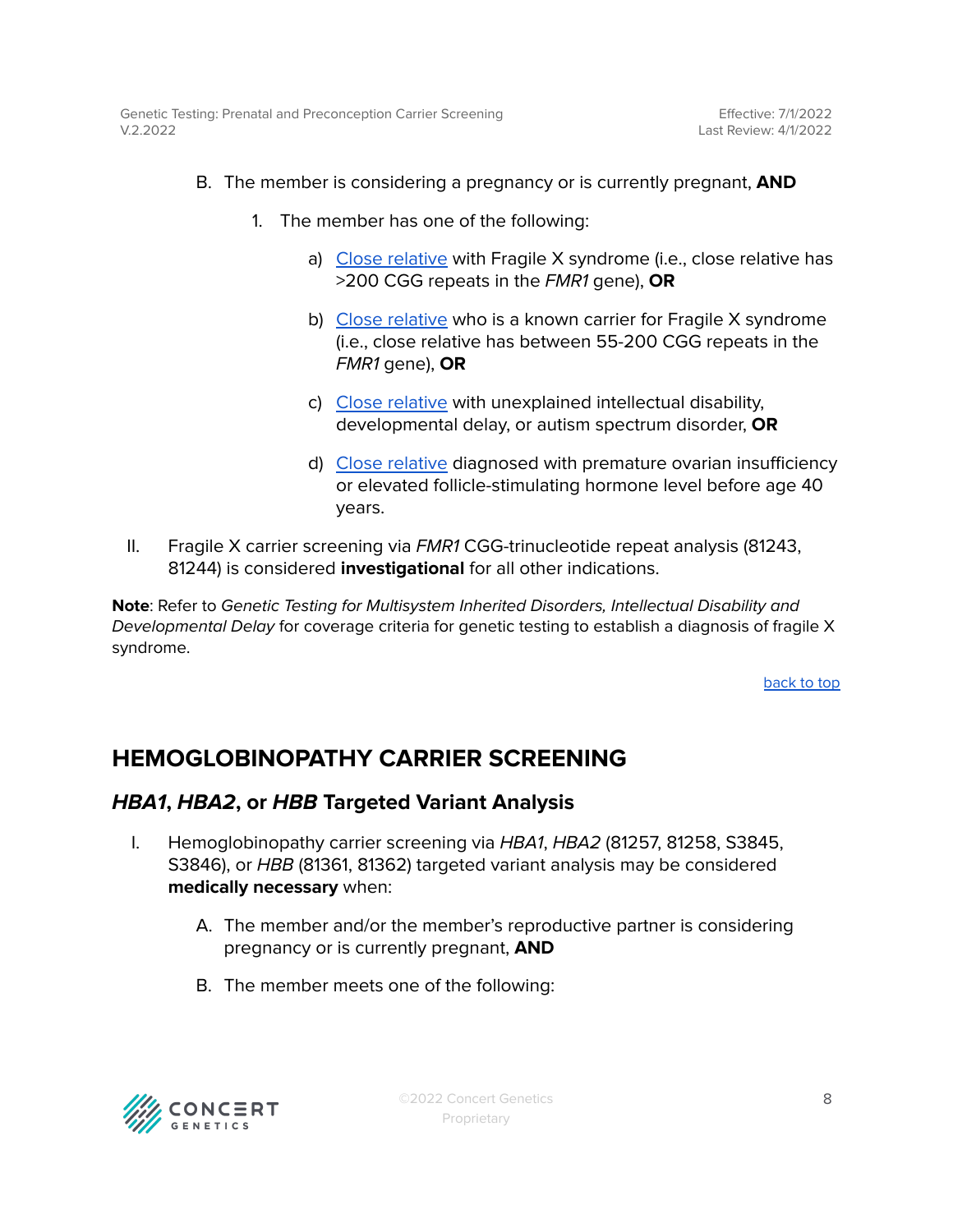- 1. The member has a close [relative](#page-11-0) with a known pathogenic or likely pathogenic variant in HBA1, HBA2, or HBB, **OR**
- 2. The member's reproductive partner is a known carrier of a pathogenic or likely pathogenic variant in HBA1, HBA2, or HBB, **OR**
- 3. The member's reproductive partner is known to have a diagnosis of a hemoglobinopathy, **OR**
- 4. The member's hematologic screening results (e.g., MCV, MCH, CBC, hemoglobin electrophoresis, or dichlorophenol indophenol (DCIP)) are suggestive of or do not conclusively rule out a hemoglobinopathy.
- II. Hemoglobinopathy carrier screening via HBA1, HBA2 (81257, 81258, S3845, S3846), or HBB (81361, 81362) targeted variant analysis is considered **investigational** for all other indications.

### <span id="page-8-0"></span>**HBA1, HBA2, or HBB Sequencing and/or Deletion/Duplication Analysis**

- I. Hemoglobinopathy carrier screening via HBA1, HBA2 (81259, 81269, S3845), or HBB (81363, 81364, S3846) sequencing and/or deletion/duplication analysis may be considered medically necessary when:
	- A. The member and/or the member's reproductive partner is considering pregnancy or is currently pregnant, **AND**
	- B. The member meets one of the following:
		- 1. The member's hematologic screening results (e.g., MCV, MCH, CBC, hemoglobin electrophoresis, or dichlorophenol indophenol (DCIP)) are suggestive of or do not conclusively rule out a hemoglobinopathy.
- II. Hemoglobinopathy carrier screening via HBA1, HBA2 (81259, 81269, S3845), or HBB (81363, 81364, S3846) sequencing and/or duplication analysis is considered **investigational** for all other indications.

**Note**: Refer to Genetic Testing for Hematologic Disorders (non-cancerous) for coverage criteria for genetic testing to establish a diagnosis of a hemoglobinopathy.

[back](#page-1-0) to top



©2022 Concert Genetics Proprietary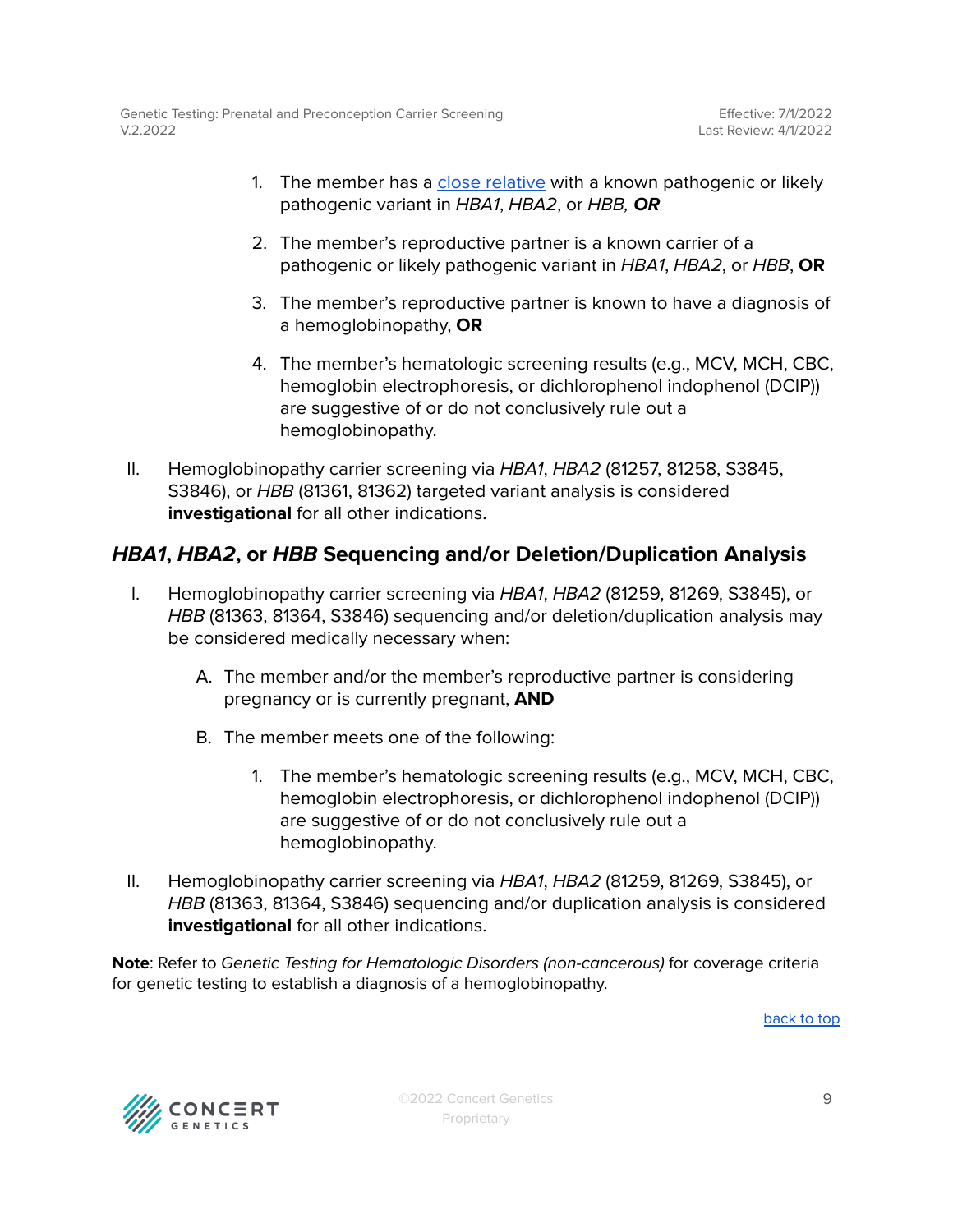### <span id="page-9-0"></span>**ASHKENAZI JEWISH CARRIER PANEL TESTING**

- I. Ashkenazi Jewish carrier panel testing (81412) may be considered **medically necessary** when:
	- A. The member and/or the member's reproductive partner is considering pregnancy or is currently pregnant, **AND**
	- B. The member is of Ashkenazi Jewish ancestry, **AND**
	- C. The panel includes, at a minimum, screening for carrier status for genetic conditions associated with the following genes, as recommended by the American College of Medical Genetics (ACMG):
		- 1. Tay Sachs disease (HEXA)
		- 2. Canavan disease (ASPA)
		- 3. Cystic fibrosis (CFTR)
		- 4. Familial dysautonomia (ELP1)
		- 5. Bloom syndrome (BLM)
		- 6. Fanconi anemia (FANCC)
		- 7. Niemann-Pick disease (SMPD1)
		- 8. Gaucher disease (GBA)
		- 9. Mucolipidosis IV (MCOLN1)

**Note**: If only one partner is of Ashkenazi Jewish ancestry, then testing of that partner is considered medically necessary. Testing of the other partner is considered medically necessary only if the result of testing of the Ashkenazi Jewish partner is positive.

[back](#page-1-0) to top

### <span id="page-9-1"></span>**DUCHENNE AND BECKER MUSCULAR DYSTROPHY CARRIER SCREENING**

### <span id="page-9-2"></span>**DMD Targeted Variant Analysis**

I. Duchenne and Becker muscular dystrophy carrier screening via DMD targeted variant analysis (81403) may be considered **medically necessary** when:

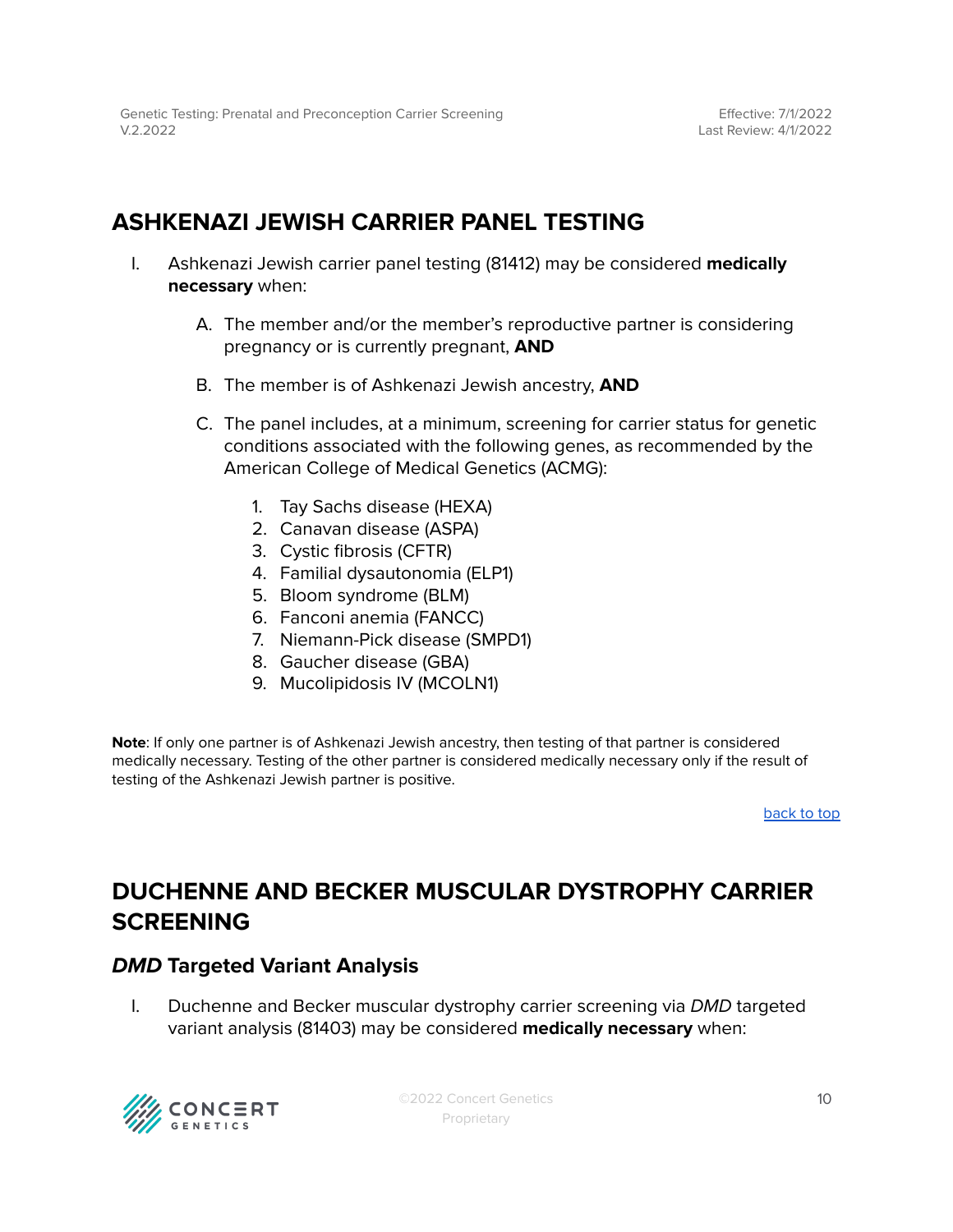- A. The member is considering pregnancy or is currently pregnant, **AND**
- B. The member has a close [relative](#page-11-0) with a known pathogenic or likely pathogenic variant in DMD.
- II. Duchenne and Becker muscular dystrophy carrier screening via DMD targeted variant analysis (81403) is considered **investigational** for all other indications.

### <span id="page-10-0"></span>**DMD Sequencing and/or Deletion/Duplication Analysis**

- I. Duchenne and Becker muscular dystrophy carrier screening via DMD sequencing and/or deletion/duplication analysis (81161, 81408) may be considered **medically necessary** when:
	- A. The member is considering pregnancy or is currently pregnant, **AND**
	- B. The member has one of the following:
		- 1. First- or [second-degree](#page-11-0) male relative diagnosed with Duchenne or Becker muscular dystrophy.
- II. Duchenne and Becker muscular dystrophy carrier screening via DMD sequencing and/or deletion/duplication analysis (81161, 81408) is considered **investigational** for all other indications.

**Note**: Refer to Genetic Testing for Epilepsy, Neuromuscular, and Neurodegenerative Disorders for coverage criteria for genetic testing to establish a diagnosis of Duchenne or Becker muscular dystrophy.

[back](#page-1-0) to top

### <span id="page-10-1"></span>**GENERAL CRITERIA FOR CARRIER SCREENING**

**NOTE**: Each section in the policy reference table includes specific coverage criteria. For any prenatal or preconception carrier screening test that does not have specific criteria above, refer to the following coverage criteria to assess for medical necessity.

Targeted carrier screening is defined as a test that screens for a known mutation in one gene associated with a specific genetic condition.

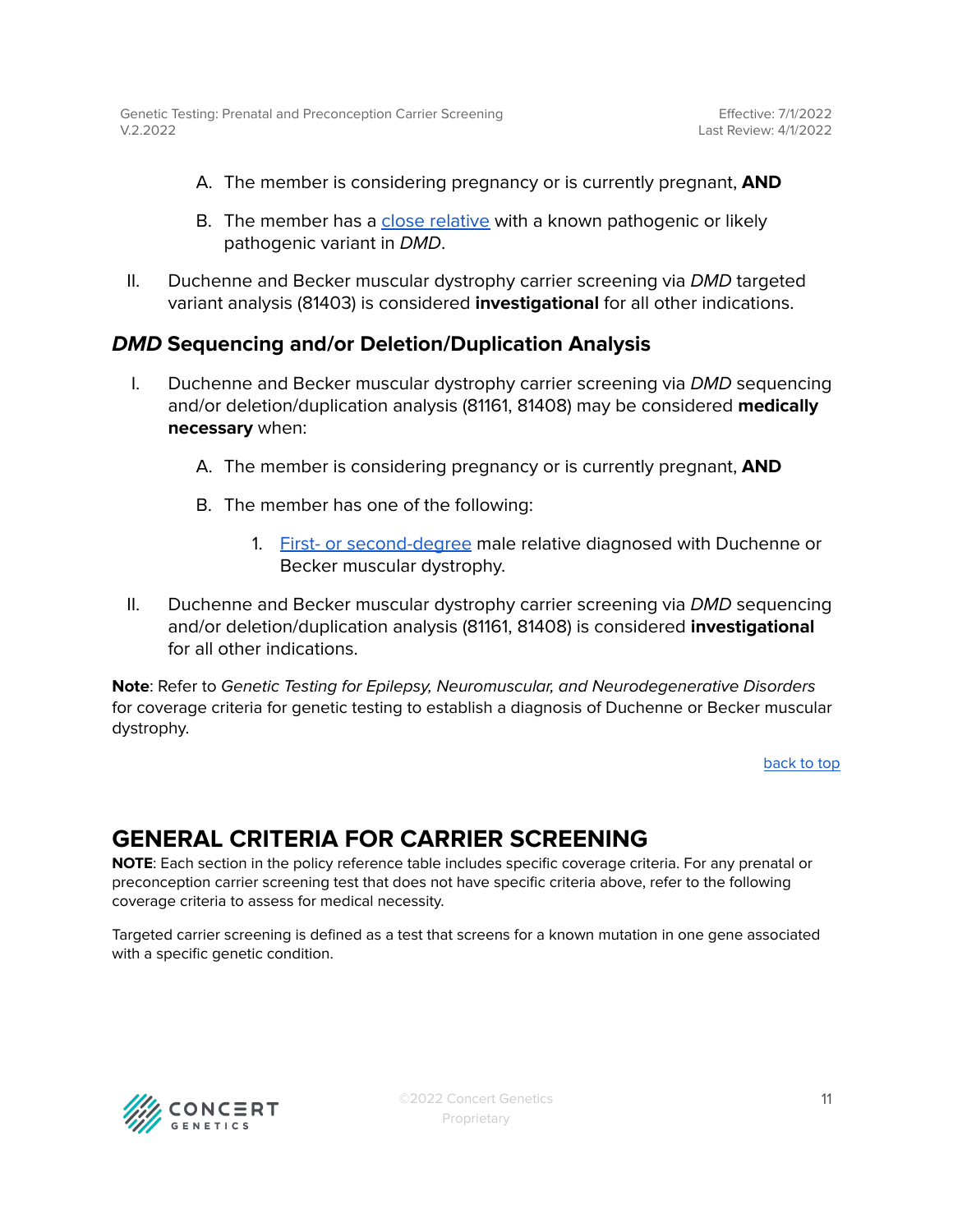- I. Carrier screening for a genetic disorder (81174, 81190, 81200, 81205, 81209, 81242, 81247, 81248, 81250, 81251, 81253, 81254, 81289, 81401, 81402, 81403, 81404, 81405, 81406, 81407, 81408) may be considered **medically necessary** when:
	- A. The member is considering pregnancy or is currently pregnant, **AND**
	- B. The genetic disorder is a recessive condition, **AND**
	- C. One of the following:
		- 1. The member has a close [relative](#page-11-0) with a known pathogenic or likely pathogenic variant associated with the disorder, **OR**
		- 2. The member's reproductive partner is a carrier for the genetic disorder, **OR**
		- 3. The member or the member's reproductive partner are members of a population known to have a carrier rate of 1% or higher for the genetic condition, **OR**
		- 4. The member or the member's reproductive partner has a [first-](#page-11-0) or [second-degree](#page-11-0)relative who is affected with the genetic disorder.
- II. Carrier screening for a genetic disorder (81174, 81190, 81200, 81205, 81209, 81242, 81247, 81248, 81250, 81251, 81253, 81254, 81289, 81401, 81402, 81403, 81404, 81405, 81406, 81407, 81408) is considered **investigational** when the member does not meet any criteria above.

[back](#page-1-0) to top

## <span id="page-11-0"></span>**NOTES AND DEFINITIONS**

- 1. **Close relatives** include first, second, and third degree relatives on the same side of the family:
	- a. **First-degree relatives** are parents, siblings, and children
	- b. **Second-degree relatives** are grandparents, aunts, uncles, nieces, nephews, grandchildren, and half siblings

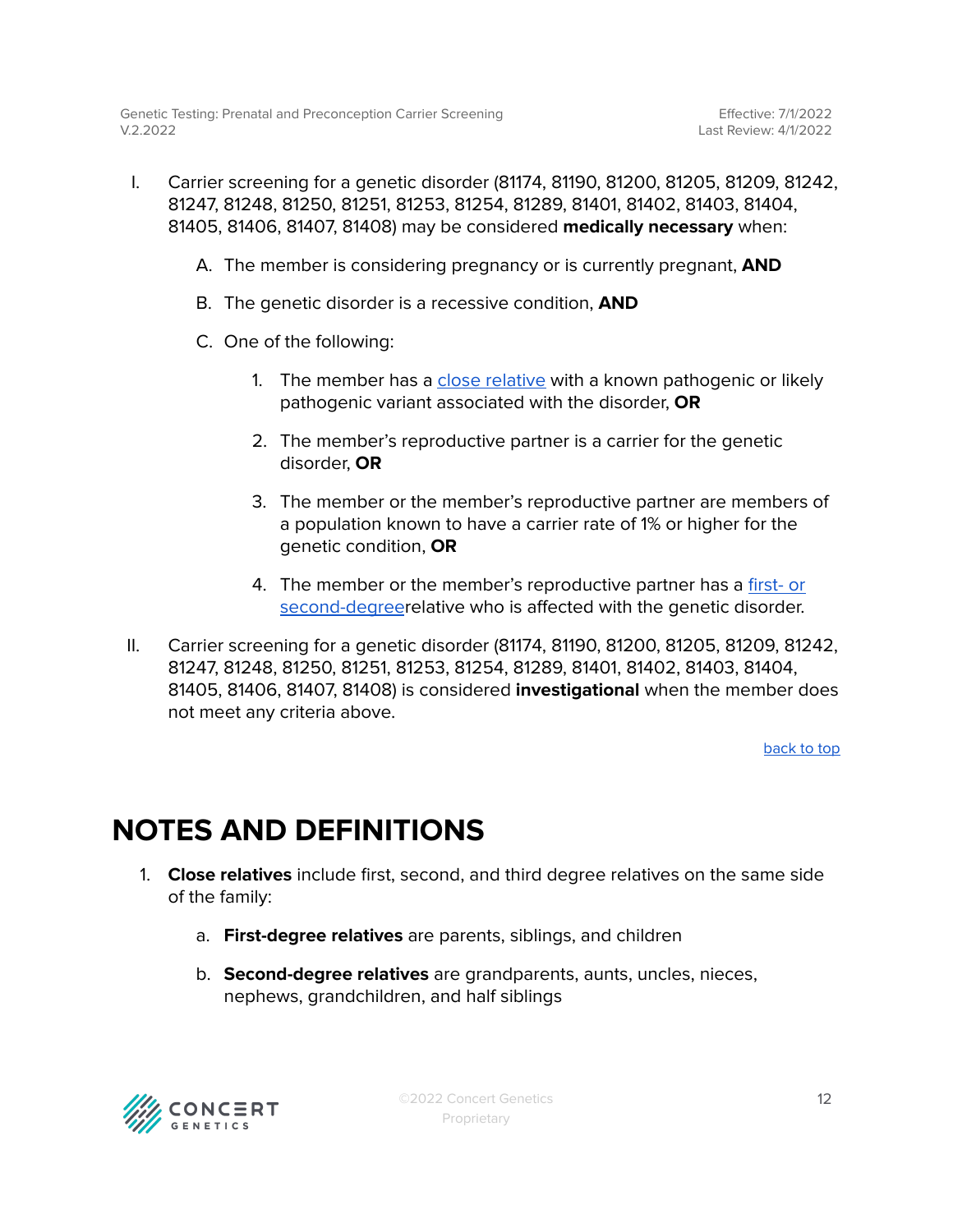c. **Third-degree relatives** are great grandparents, great aunts, great uncles, great grandchildren, and first cousins.

## **CLINICAL CONSIDERATIONS**

"Negative" carrier screening results reduce, but do not eliminate, the chance of an individual being a carrier for the condition(s) screened. Therefore, there is still a "residual risk" of being a carrier for the condition(s) screened. The residual risk is the chance that the individual is still a carrier based on a normal/negative carrier screen. The residual risk will vary depending on which test is performed, how many mutations are included for each condition, the patient's ethnicity, etc.

It is important to recognize that family history, ethnicity, and race are self-reported, and may not be completely accurate, particularly in multi-ethnic and multi-racial societies.

When one member of a couple is at high risk of being a carrier for a certain condition due to ancestry (e.g., Ashkenazi Jewish, French-Candian, Cajun, etc.) or has a family history of a condition, the high-risk partner should be offered screening. If the high-risk partner is found to be a carrier, the other partner should then be offered screening.

Genetic counseling is strongly recommended for patients considering expanded carrier screening.

## **BACKGROUND AND RATIONALE**

### **Practice Guidelines and Committee Statements**

### American College of Medical Genetics and Genomics (ACMG):

### Expanded Carrier Screening Panels

ACMG published a practice resource (2021) regarding screening for autosomal recessive and X-linked conditions during pregnancy and preconception, which included the following recommendations:

- The phrase "expanded carrier screening" be replaced by "carrier screening".
- Adopting a more precise tiered system based on carrier frequency

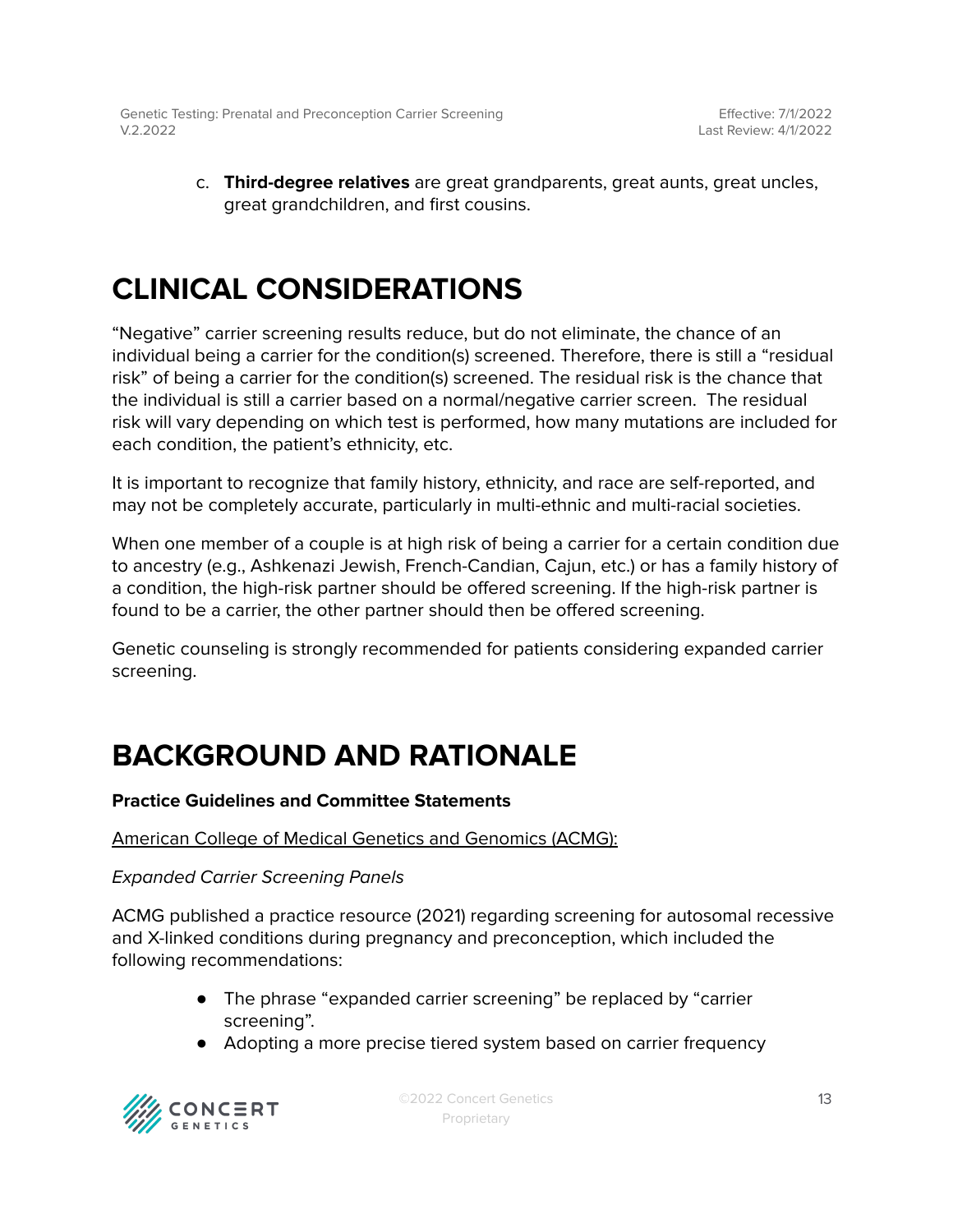- Tier 1: CF + SMA + Risk Based Screening
- Tier 2: ≥1/100 carrier frequency (includes Tier 1)
- Tier 3: ≥ 1/200 carrier frequency (includes Tier 2) includes X-linked conditions
- Tier 4: <1/200 carrier frequency (includes Tier 3) genes/condition will vary by lab
- All pregnant patients and those planning a pregnancy should be offered Tier 3 carrier screening.
- Tier 4 screening should be considered:
	- When a pregnancy stems from a known or possible consanguineous relationship (second cousins or closer)
	- When a family or personal medical history warrants.
- Reproductive partners of pregnant patients and those planning a pregnancy may be offered Tier 3 carrier screening for autosomal recessive conditions when carrier screening is performed simultaneously with their partner."

ACMG does not recommend:

- Offering Tier 1 and/or Tier 2 screening without Tier 3, because these do not provide equitable evaluation of all racial/ethnic groups.
- Routine offering of Tier 4 panels.
- 1.

### Cystic Fibrosis Carrier Screening

In 2001, ACMG made the following recommendation:

1. The Committee recommends that CF carrier screening be offered to non-Jewish Caucasians and Ashkenazi Jews, and made available to other ethnic and racial groups who will be informed of their detectability through educational brochures, the informed consent process, and/or other efficient methods. For example, Asian-Americans and Native-Americans without significant Caucasian admixture should be informed of the rarity of the disease and the very low yield of the test in their respective populations. Testing should be made available to African-Americans, recognizing that only about 50% of at-risk couples will be detected. An educational brochure and a consent form which recites this information as well as a sign-off for those choosing not to be tested after reading these materials is being prepared by the Working Group on Patient Education and Informed Consent.

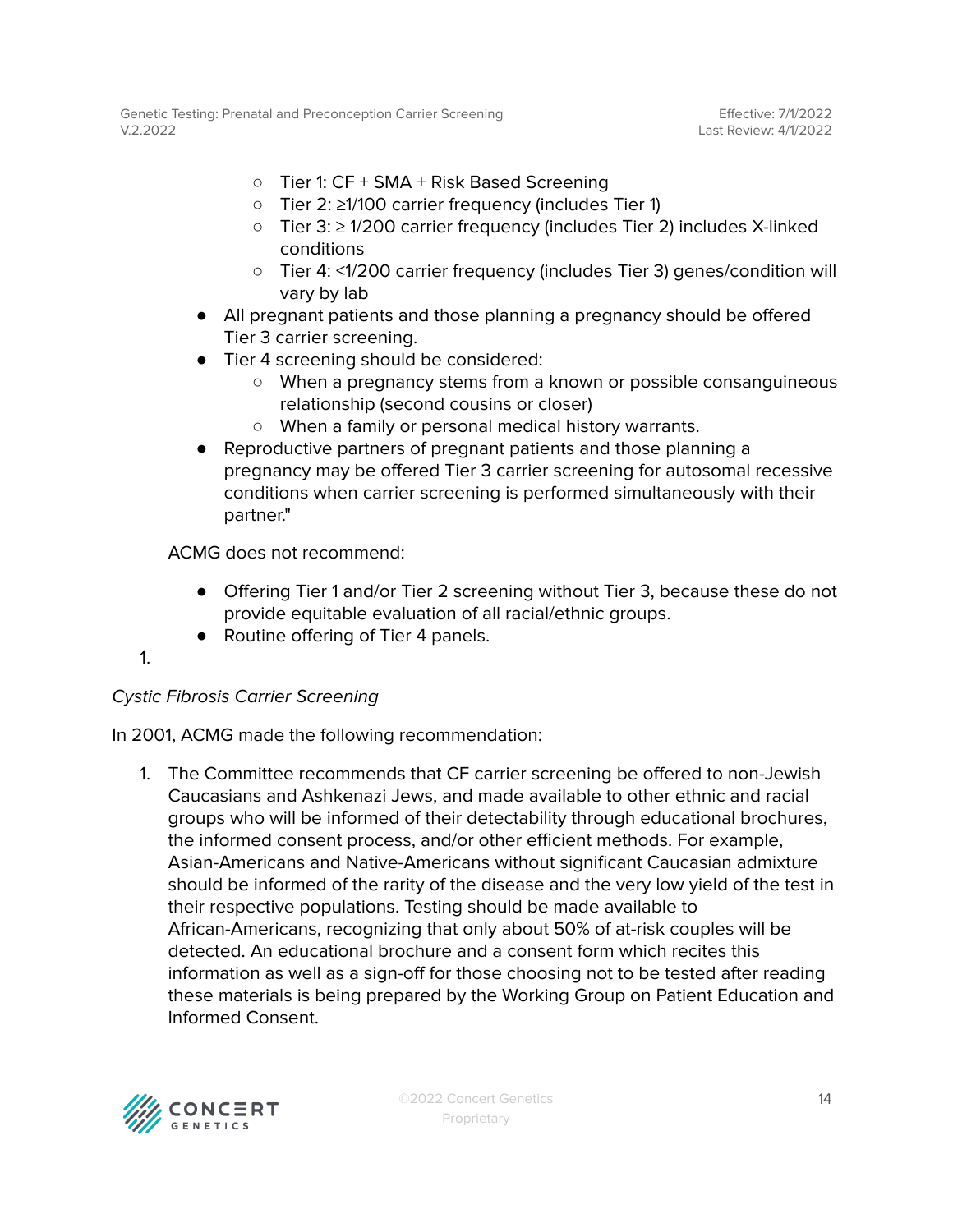2. We recommend that preconception testing be encouraged whenever possible, although we recognize that for practical purposes, testing will often occur in the prenatal setting."

In 2020, ACMG released technical standards for CFTR variant testing based on available technologies and expanding phenotypic knowledge of rare variants:

"The development of the ACMG-23 variant panel followed a careful analysis and revision of the original ACMG-25 variant panel, which was a product of two National Institutes of Health (NIH) consensus conferences (1997 and 1998), followed by a Steering Committee made up of ACMG and ACOG representatives. This was the first time professional organizations recommended population-based screening at the DNA level for a genetic condition.

However, along with advances in technology, the past two decades have brought about an improved understanding of genetics and genomics. As a result, (1) the system of variant classification has been refined, (2) the phenotypes associated with CF (both classic and nonclassic forms) have been better characterized, (3) the associations of CFTR variants with clinically relevant non classic CF phenotypes are now recognized, (4) in vitro genotype–phenotype functional variant analysis exists, and (5) pan-ethnic screening with minimal variation in implementation is accepted.

Expanded carrier screening by NGS now makes it possible to screen for clinically relevant variants without regard to ethnicity. The bottleneck is no longer the number of detectable variants but instead an improved understanding of genotype–phenotype correlation."

### Fragile X Syndrome Carrier Screening

ACMG published practice guidelines for carrier screening for Fragile X syndrome (2005), which recommended that Fragile X syndrome carrier testing should be offered to individuals with the following:

- Individuals seeking reproductive counseling who have (a) a family history of fragile X syndrome or (b) a family history of undiagnosed mental retardation.
- Women who are experiencing reproductive or fertility problems associated with elevated follicle stimulating hormone (FSH) levels, especially if they have (a) a family history of premature ovarian failure, (b) a family history of fragile X syndrome, or (c) male or female relatives with undiagnosed mental retardation.

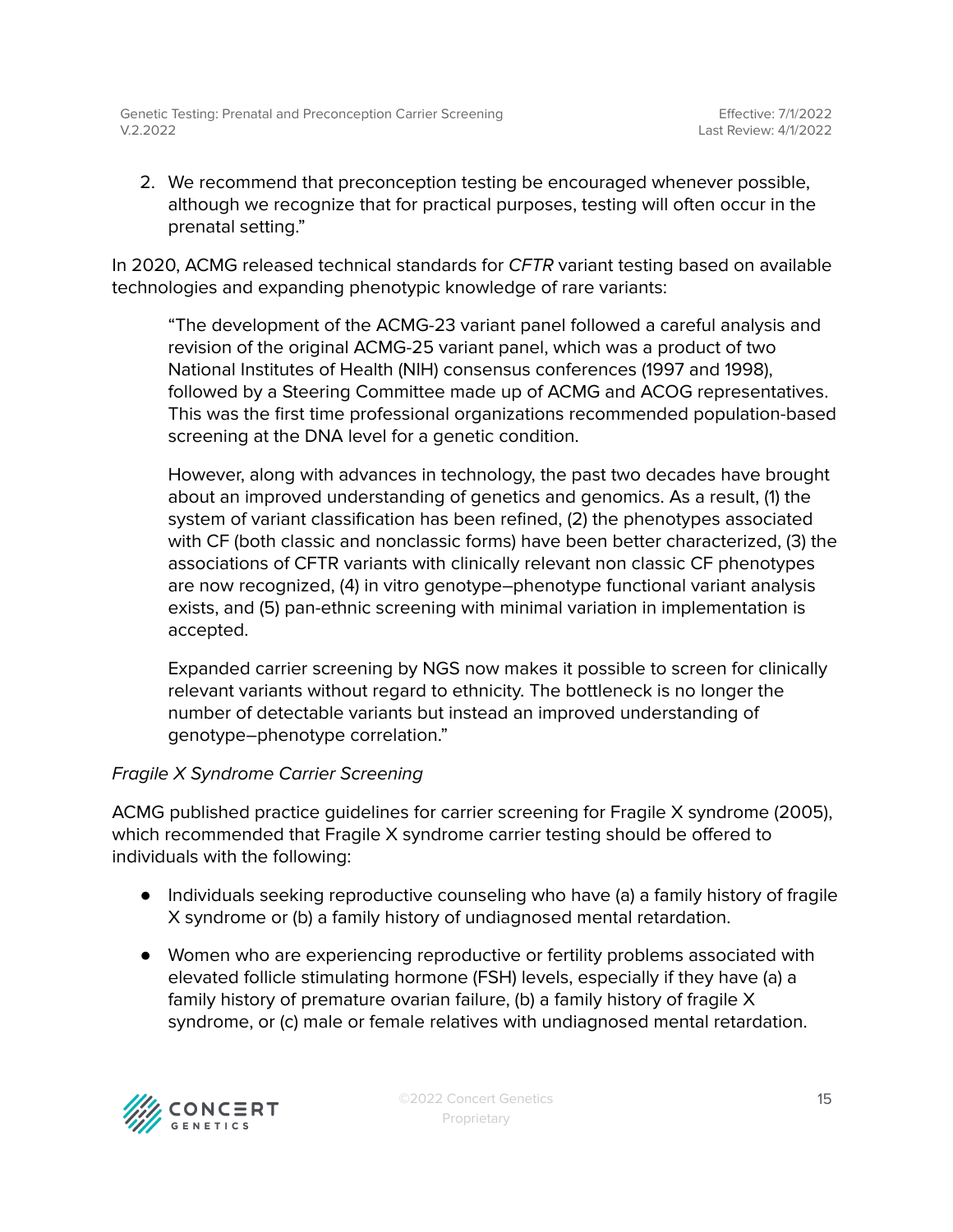#### Ashkenazi Jewish Carrier Panel Testing

ACMG and ACOG published practice guidelines for carrier screening in individuals of Ashkenazi Jewish descent (2008) which made the following recommendations:

"We recommend that carrier screening for cystic fibrosis, Canavan disease, familial dysautonomia, and Tay-Sachs disease be offered to all Ashkenazi Jews who are pregnant or considering pregnancy, according to current American College of Medical Genetics and/or the American College of Obstetricians and Gynecologists (ACOG) guidelines. In addition, we recommend that carrier screening be offered for Fanconi anemia (Group C), Niemann-Pick (Type A), Bloom syndrome, mucolipidosis IV, and Gaucher disease.Carrier screening for these disorders should include testing for the specific mutations listed [in Table 1], which will result in a carrier detection rate 95% for most disorders. As a result, even in disorders that are relatively less common, expected mutation-specific carrier frequencies are relatively high."

"If only one member of a couple is of Ashkenazi Jewish background, testing should still be offered. Ideally, the Jewish member of the couple should be tested first. If the Jewish partner has a positive test result, the other partner (regardless of background) should be screened for that particular disorder. In the case of Tay-Sachs disease, testing can be performed using the biochemical assay, which has an excellent detection rate regardless of ethnic or racial background. The mutation detection rate and carrier frequency among different ethnic/racial groups is known for cystic fibrosis; however, for the other disorders, a discussion should include the lack of a precise residual risk in the case where the non-Jewish partner is negative on mutation analysis."

"Generally, individuals self-identify themselves as Jewish and whether or not they are of eastern European origin. One Jewish grandparent is sufficient to offer testing. However, if someone is unsure as to their precise lineage, it is recommended to offer testing. At this time, there is no specific panel of tests available for Jews from non-Ashkenazi background. However, a proper family history and ethnic origin should still be obtained and appropriate testing offered (e.g., hemoglobinopathy screening for those from the Mediterranean basin)."

"In the case where someone is identified as a carrier, genetic counseling should be readily available to discuss the findings and possible reproductive options. Furthermore, a discussion regarding the importance of genetic counseling for other family members should be stressed. Although the provider can not contact

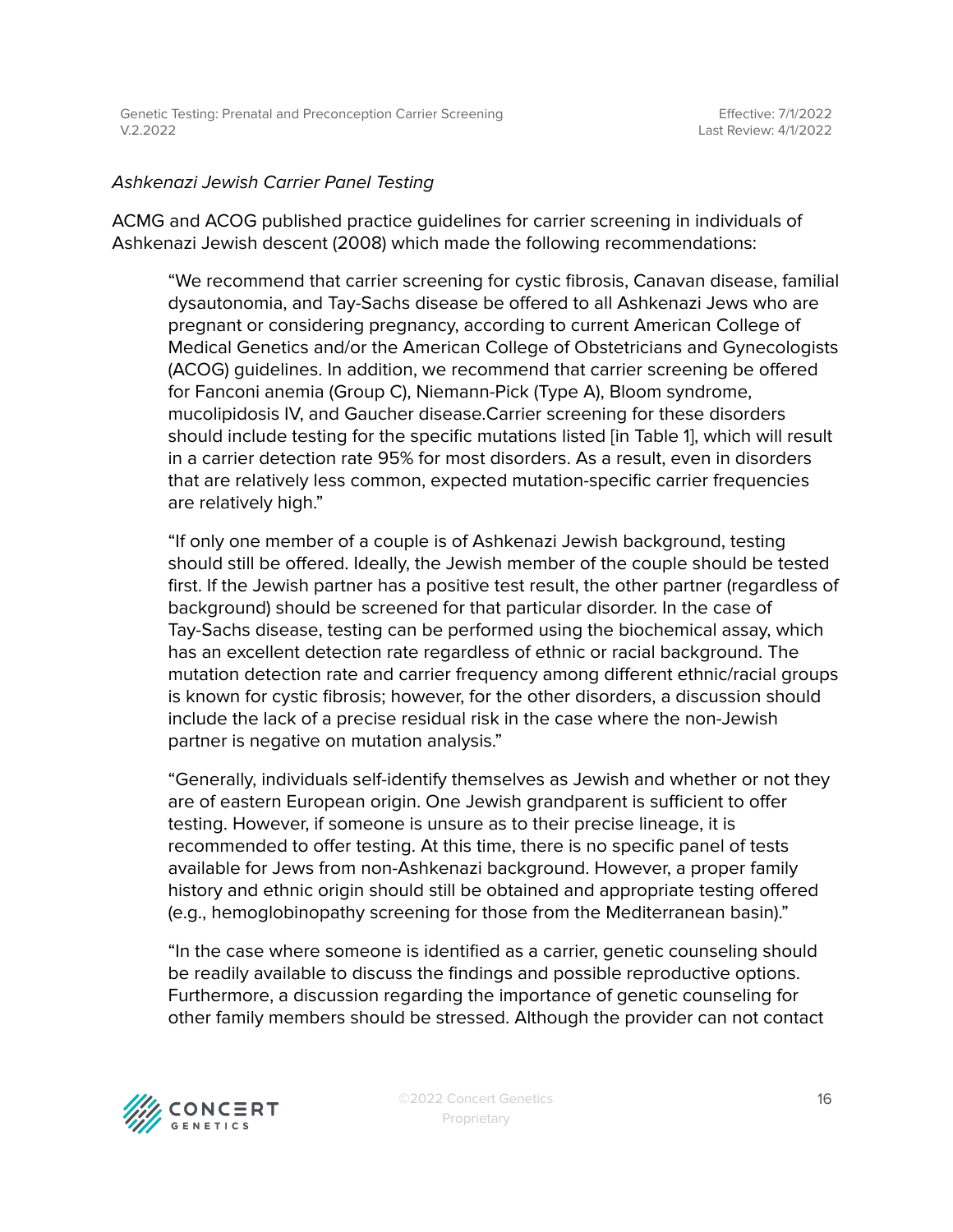family members directly, the individual should be encouraged to discuss the findings with his or her family if possible and appropriate"

### American College of Obstetricians and Gynecologists (ACOG):

### Expanded Carrier Screening Panels

ACOG published practice bulletin No. 690 (2017, reaffirmed 2020) regarding "Carrier Screening in the Age of Genomic Medicine", which made the following recommendations:

- "Ethnic-specific, panethnic, and expanded carrier screening are acceptable strategies for pre pregnancy and prenatal carrier screening. Each obstetrician–gynecologist or other health care provider or practice should establish a standard approach that is consistently offered to and discussed with each patient, ideally before pregnancy. After counseling, a patient may decline any or all carrier screening."
- "If a patient requests a screening strategy other than the one used by the obstetrician–gynecologist or other health care provider, the requested test should be made available to her after counseling on its limitations, benefits, and alternatives."
- "All patients who are considering pregnancy or are already pregnant, regardless of screening strategy and ethnicity, should be offered carrier screening for cystic fibrosis and spinal muscular atrophy, as well as a complete blood count and screening for thalassemias and hemoglobinopathies. Fragile X premutation carrier screening is recommended for women with a family history of fragile X-related disorders or intellectual disability suggestive of fragile X syndrome, or women with a personal history of ovarian insufficiency. Additional screening also may be indicated based on family history or specific ethnicity."
- "Couples with consanguinity should be offered genetic counseling to discuss the increased risk of recessive conditions being expressed in their offspring and the limitations and benefits of carrier screening."
- "Carrier screening will not identify all individuals who are at risk of the screened conditions. Patients should be counseled regarding residual risk with any test result."
- "Prenatal carrier screening does not replace newborn screening, nor does newborn screening diminish the potential benefit of prenatal carrier screening."
- "If a woman is found to be a carrier for a specific condition, her reproductive partner should be offered screening to provide accurate genetic counseling for the couple with regard to the risk of having an affected child. Additional genetic

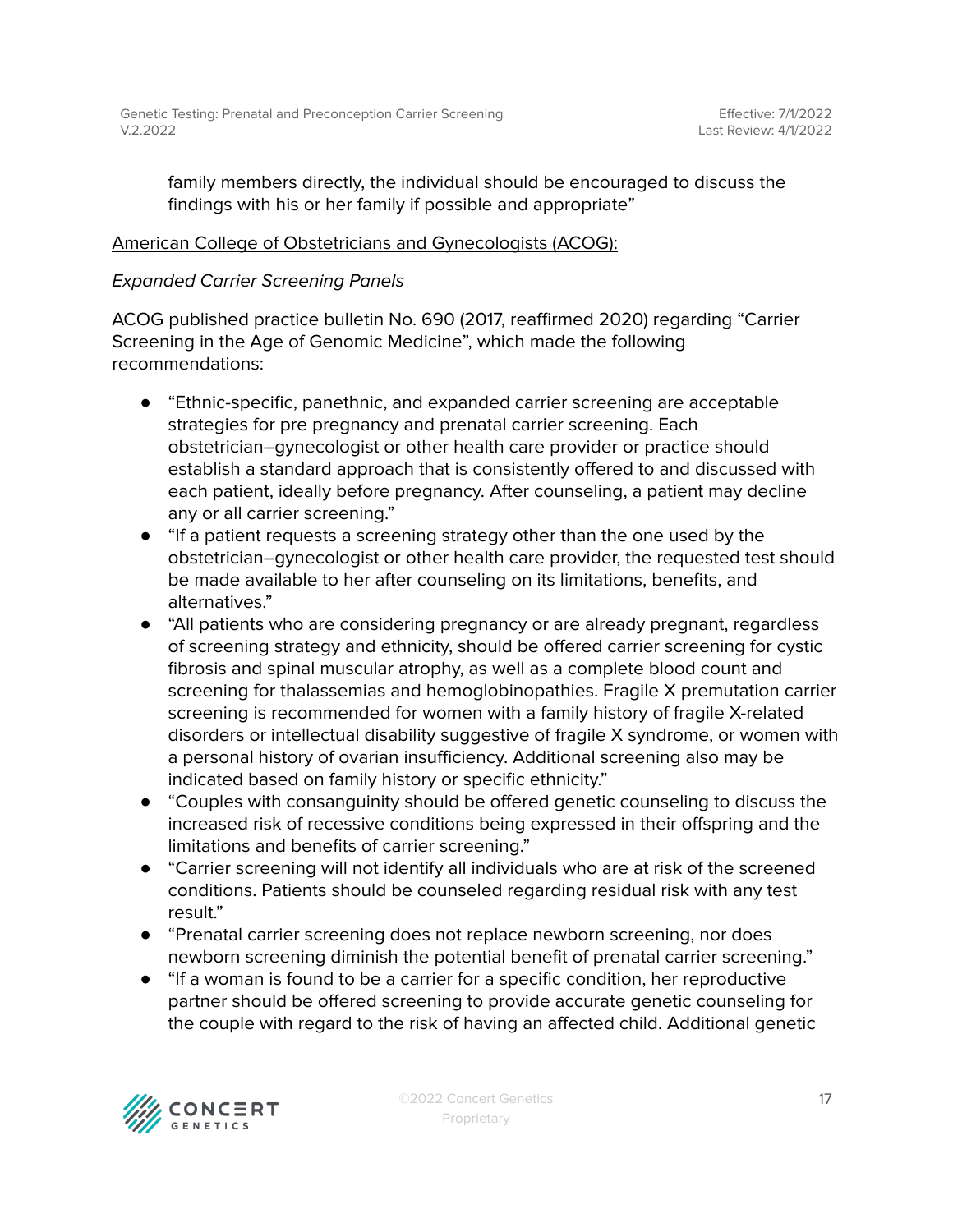counseling should be provided to discuss the specific condition, residual risk, and options for prenatal testing."

- "If a carrier couple (ie, carriers for the same condition) is identified before pregnancy, genetic counseling is encouraged so that reproductive options (eg, donor gametes, preimplantation genetic diagnosis, prenatal diagnosis) can be discussed."
- "Individuals with a family history of a genetic disorder may benefit from the identification of the specific familial mutation or mutations rather than carrier screening. Knowledge of the specific familial mutation may allow for more specific and rapid prenatal diagnosis."
- "Given the multitude of conditions that can be included in expanded carrier screening panels, the disorders selected for inclusion should meet several of the following consensus-determined criteria: have a carrier frequency of 1 in 100 or greater, have a well-defined phenotype, have a detrimental effect on quality of life, cause cognitive or physical impairment, require surgical or medical intervention, or have an onset early in life. Additionally, screened conditions should be able to be diagnosed prenatally and may afford opportunities for antenatal intervention to improve perinatal outcomes, changes to delivery management to optimize newborn and infant outcomes, and education of the parents about special care needs after birth."
- "Carrier screening panels should not include conditions primarily associated with a disease of adult onset."

ACOG published practice bulletin No. 691 (March 2017, reaffirmed 2020) and following recommendations related to carrier screening for genetic conditions:

### General Recommendations

- "Information about genetic carrier screening should be provided to every pregnant woman. After counseling, a patient may decline any or all screening."
- "Carrier screening and counseling ideally should be performed before pregnancy."
- "If an individual is found to be a carrier for a specific condition, the individual's reproductive partner should be offered testing in order to receive informed genetic counseling about potential reproductive outcomes. Concurrent screening of the patient and her partner is suggested if there are time constraints for decisions about prenatal diagnostic evaluation."
- "If both partners are found to be carriers of a genetic condition, genetic counseling should be offered. Prenatal diagnosis and advanced reproductive technologies to decrease the risk of an affected offspring should be discussed."

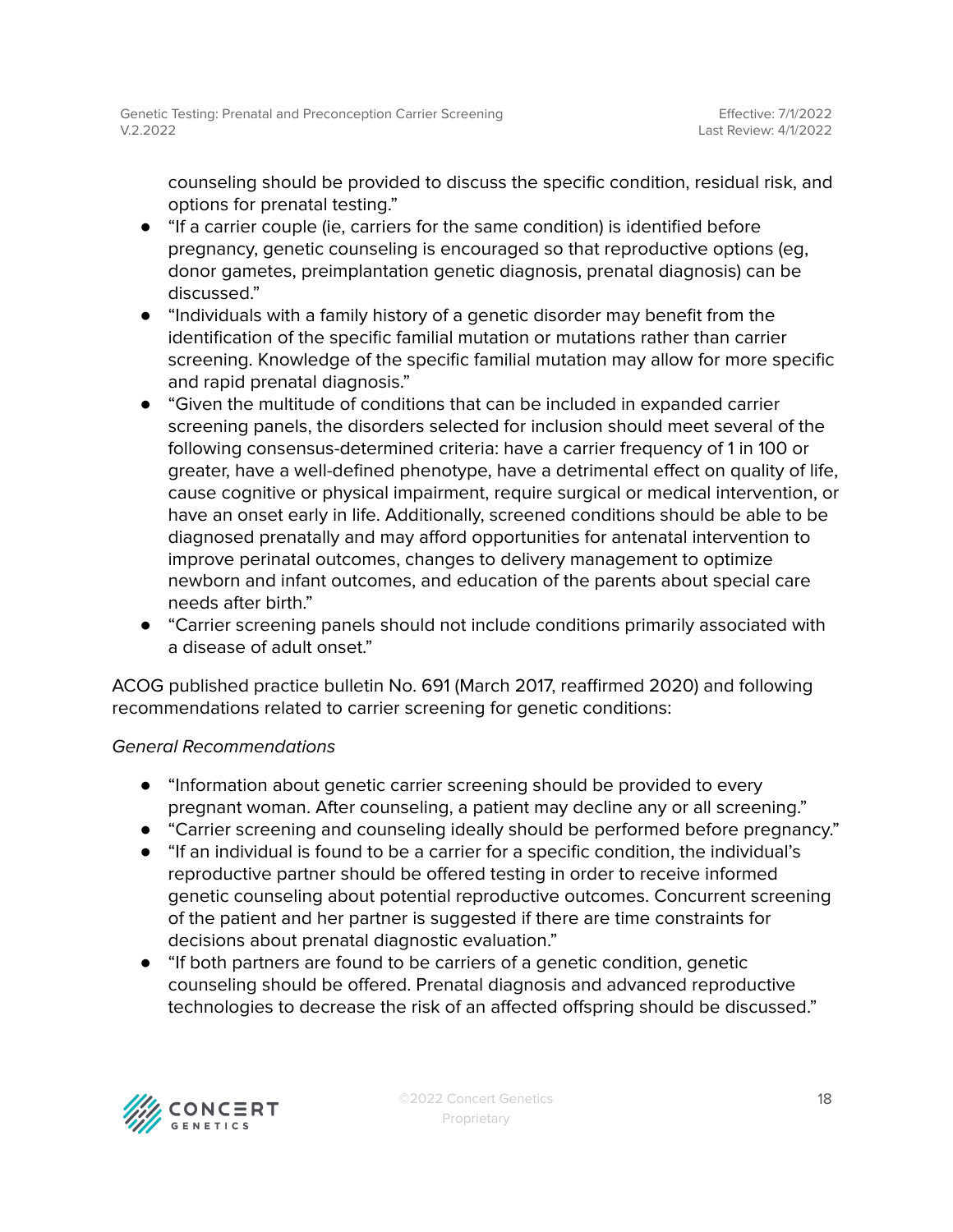- "When an individual is found to be a carrier for a genetic condition, the individual's relatives are at risk of carrying the same mutation. The patient should be encouraged to inform his or her relatives of the risk and the availability of carrier screening. The obstetrician-gynecologist or other healthcare provider should not disclose this information without permission from the patient."
- "Carrier screening for a particular condition generally should be performed only once in a person's lifetime, and the results should be documented in the patient's health record. Because of the rapid evolution of genetic testing, additional mutations may be included in newer screening panels. The decision to rescreen a patient should be undertaken only with the guidance of a genetics professional who can best assess the incremental benefit of repeat testing for additional mutations."

### Cystic Fibrosis

- "Cystic fibrosis carrier screening should be offered to all women who are considering pregnancy or are currently pregnant."
- "Complete analysis of the CFTR gene by DNA sequencing is not appropriate for routine carrier screening."
- "For couples in which both partners are unaffected but one or both has a family history of cystic fibrosis, genetic counseling and medical record review should be performed to determine if CFTR mutation analysis in the affected family member is available."
- "If a woman's reproductive partner has cystic fibrosis or apparently isolated congenital bilateral absence of the vas deferens, the couple should be provided follow-up genetic counseling by an obstetrician–gynecologist or other health care provider with expertise in genetics for mutation analysis and consultation."

### Spinal Muscular Atrophy

● "Screening for spinal muscular atrophy should be offered to all women who are considering pregnancy or are currently pregnant."

### Fragile X Syndrome

- "Fragile X premutation carrier screening is recommended for women with a family history of fragile X-related disorders or intellectual disability suggestive of fragile X syndrome and who are considering pregnancy or are currently pregnant."
- "If a woman has unexplained ovarian insufficiency or failure or an elevated follicle-stimulating hormone level before age 40 years, fragile X carrier screening is recommended to determine whether she has an FMR1 premutation."

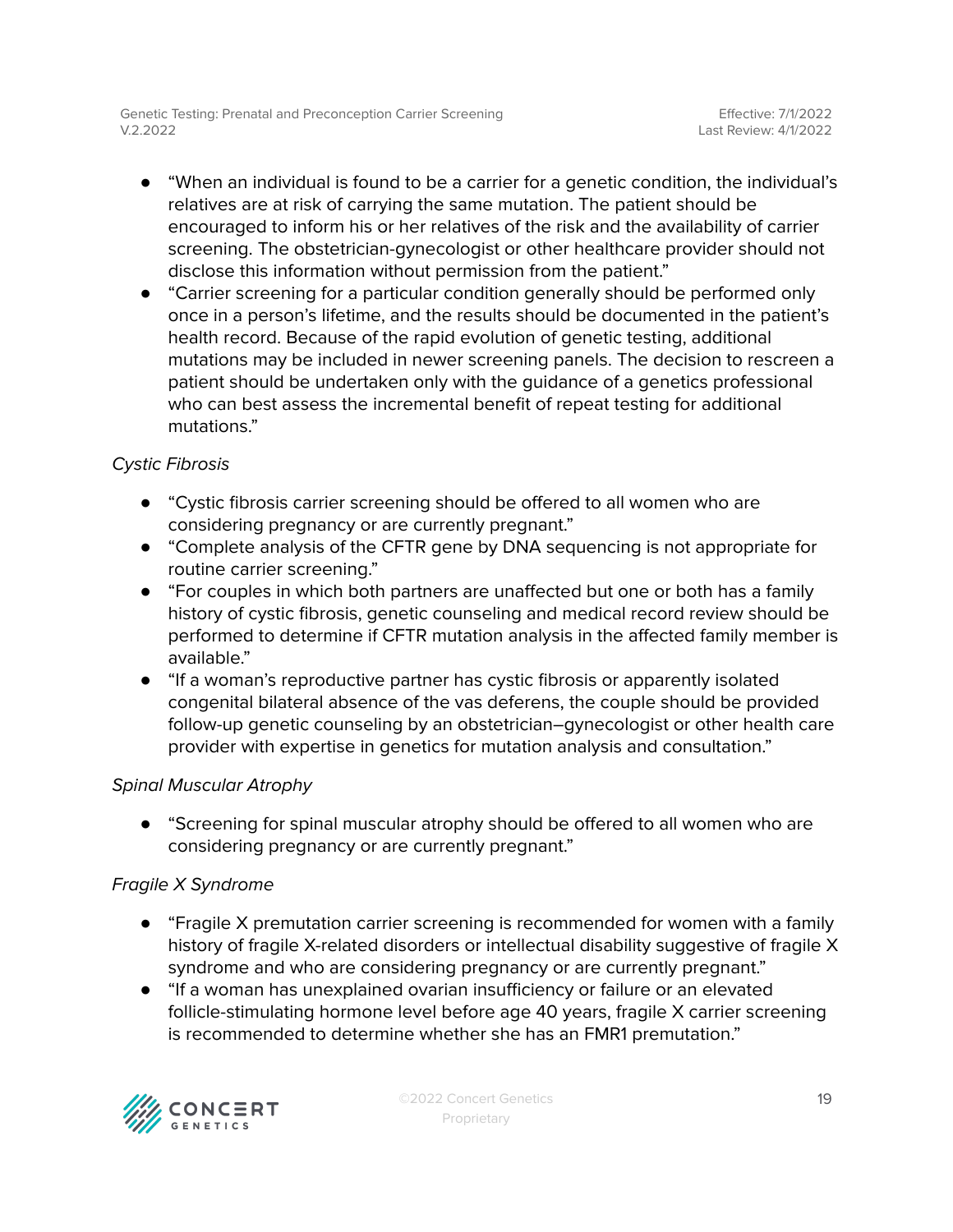● "All identified individuals with intermediate results and carriers of a fragile X premutation or full mutation should be provided follow-up genetic counseling to discuss the risk to their offspring of inheriting an expanded full-mutation fragile X allele and to discuss fragile X-associated disorders (premature ovarian insufficiency and fragile X tremor/ataxia syndrome)."

### **Hemoglobinopathies**

- "A complete blood count with red blood cell indices should be performed in all women who are currently pregnant to assess not only their risk of anemia but also to allow assessment for risk of a hemoglobinopathy. Ideally, this testing also should be offered to women before pregnancy."
- "A hemoglobin electrophoresis should be performed in addition to a complete blood count if there is suspicion of hemoglobinopathy based on ethnicity (African, Mediterranean, Middle Eastern, Southeast Asian, or West Indian descent). If red blood cell indices indicate a low mean corpuscular hemoglobin or mean corpuscular volume, hemoglobin electro- phoresis also should be performed."

### Ashkenazi Jewish Carrier Screening

● "When only one partner is of Ashkenazi Jewish descent, that individual should be offered screening first. If it is determined that this individual is a carrier, the other partner should be offered screen- ing. However, the couple should be informed that the carrier frequency and the detection rate in non-Jewish individuals are unknown for most of these disorders, except for Tay–Sachs disease and cystic fibrosis. Therefore, it is difficult to accurately predict the couple's risk of having a child with the disorder."

### National Society of Genetic Counselors (NSGC):

### Expanded Carrier Screening Panels

The National Society of Genetic Counselors released a position statement (2017) endorsing the use of multi-gene panels when clinically warranted and appropriately applied, stating the following:

"These tests can provide a comprehensive and efficient route to identifying the genetic causes of disease. Before ordering a multi-gene panel test, providers should thoroughly evaluate the analytic and clinical validity of the test, as well as its clinical utility. Additional factors to consider include, but are not limited to: clinical and family history information, gene content of the panel, limitations of the sequencing and informatics technologies, and variant interpretation and reporting

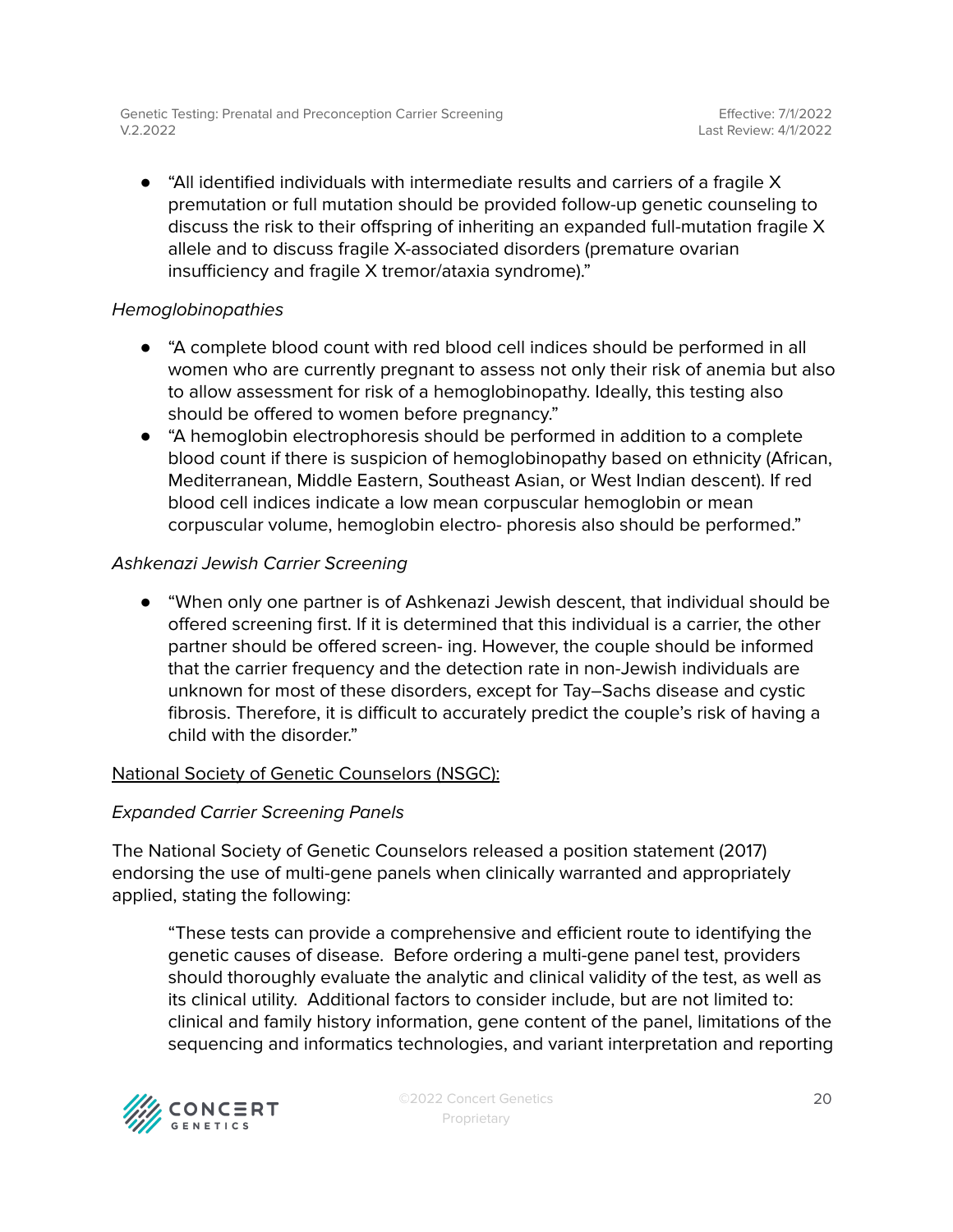practices. Panels magnify the complexities of genetic testing and underscore the value of experts, such as genetic counselors, who can educate stakeholders about appropriate utilization of the technology to mitigate risks of patient harm and unnecessary costs to the healthcare system. NSGC supports straightforward and transparent pricing so that patients, providers, laboratories, and health plans can easily weigh the value of genetic testing in light of its cost."

The National Society of Genetic Counselors updated a position statement (2017) regarding the genetic testing of minors for adult-onset conditions, stating the following:

"[NSGC] encourages deferring predictive genetic testing of minors for adult-onset conditions when results will not impact childhood medical management or significantly benefit the child. Predictive testing should optimally be deferred until the individual has the capacity to weigh the associated risks, benefits, and limitations of this information, taking his/her circumstances, preferences, and beliefs into account to preserve his/her autonomy and right to an open future."

European Molecular Genetics Quality Network (EMQN)

### Duchenne and Becker Muscular Dystrophy Carrier Screening

EMQN published best practice guidelines for genetic testing in dystrophinopathies (2020), which included the following in regard to carrier testing in females:

"When the familial pathogenic variant is known, carrier testing should be undertaken by specific testing for this variant."

"When the familial pathogenic variant is unknown and an affected male is not available to be tested, female relatives at risk of being carriers should be offered the full cohort of level 1 and 2 genetic testing (i.e. CNV analysis and sequencing) since these two approaches are cost effective and offer ~99% sensitivity."

[back](#page-1-0) to top

## <span id="page-20-0"></span>**REFERENCES**

1. Langfelder-Schwind E, Karczeski B, Strecker MN, et al. Molecular Testing for Cystic Fibrosis Carrier Status Practice Guidelines: Recommendations of the National Society of Genetic Counselors. J Genet Couns. 2014;23(1):5-15. doi:10.1007/s10897-013-9636-9



©2022 Concert Genetics Proprietary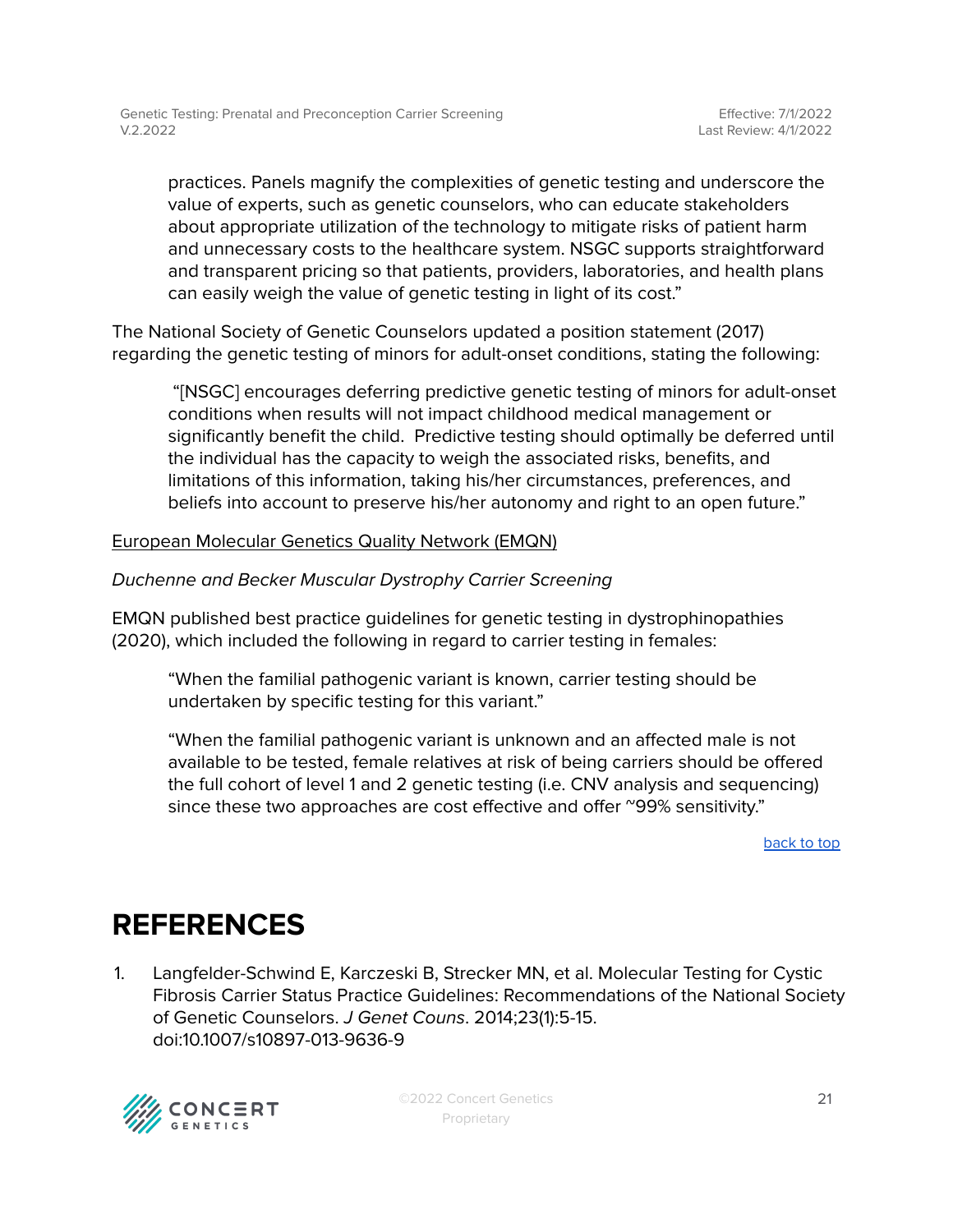- 2. Deignan JL, Astbury C, Cutting GR, et al. CFTR variant testing: a technical standard of the American College of Medical Genetics and Genomics (ACMG). Genet Med. doi:10.1038/s41436-020
- 3. "Prenatal Testing for Adult-Onset Condition". Position Statement from National Society for Genetic Counselors. [https://www.nsgc.org/Policy-Research-and-Publications/Position-Statements/Position-](https://www.nsgc.org/Policy-Research-and-Publications/Position-Statements/Position-Statements/Post/prenatal-testing-for-adult-onset-conditions-1)[Statements/Post/prenatal-testing-for-adult-onset-conditions-1.](https://www.nsgc.org/Policy-Research-and-Publications/Position-Statements/Position-Statements/Post/prenatal-testing-for-adult-onset-conditions-1) Released October 9, 2018. Updated June 26, 2019.
- 4. "Use of Multi-Gene Panel Testing." Position Statement from National Society of Genetic Counselors. [https://www.nsgc.org/Policy-Research-and-Publications/Position-Statements/Position-](https://www.nsgc.org/Policy-Research-and-Publications/Position-Statements/Position-Statements/Post/use-of-multi-gene-panel-tests)[Statements/Post/use-of-multi-gene-panel-tests](https://www.nsgc.org/Policy-Research-and-Publications/Position-Statements/Position-Statements/Post/use-of-multi-gene-panel-tests). Released March 14, 2017.
- 5. Committee Opinion No. 690. Obstet Gynecol. 2017;129(3):e35-e40. doi:10.1097/AOG.0000000000001951
- 6. Committee Opinion No. 691. Obstet Gynecol. 2017;129(3):597-599. doi:10.1097/AOG.0000000000001948
- 7. Gregg AR, Aarabi M, Klugman S, et al. Screening for autosomal recessive and X-linked conditions during pregnancy and preconception: a practice resource of the American College of Medical Genetics and Genomics (ACMG) [published online ahead of print, 2021 Jul 20] [published correction appears in Genet Med. 2021 Aug 27;:]. Genet Med. 2021;10.1038/s41436-021-01203-z. doi:10.1038/s41436-021-01203-z
- 8. Edwards JG, Feldman G, Goldberg J, et al. Expanded Carrier Screening in Reproductive Medicine—Points to Consider. Obstet Gynecol. 2015;125(3):653-662. doi:10.1097/AOG.0000000000000666
- 9. Pletcher BA, Bocian M; American College of Medical Genetics. Preconception and prenatal testing of biologic fathers for carrier status. American College of Medical Genetics. Genet Med. 2006;8(2):134-135. doi:10.1097/01.gim.0000200948.58427.e2
- 10. Gross SJ, Pletcher BA, Monaghan KG; Professional Practice and Guidelines Committee. Carrier screening in individuals of Ashkenazi Jewish descent. Genet Med. 2008;10(1):54-56. doi:10.1097/GIM.0b013e31815f247c
- 11. Prior TW; Professional Practice and Guidelines Committee. Carrier screening for spinal muscular atrophy. Genet Med. 2008;10(11):840-842. doi:10.1097/GIM.0b013e318188d069
- 12. Darras BT, Urion DK, Ghosh PS. Dystrophinopathies. 2000 Sep 5 [Updated 2018 Apr 26]. In: Adam MP, Ardinger HH, Pagon RA, et al., editors. GeneReviews® [Internet]. Seattle (WA): University of Washington, Seattle; 1993-2020. Available from: <https://www.ncbi.nlm.nih.gov/books/NBK1119/>